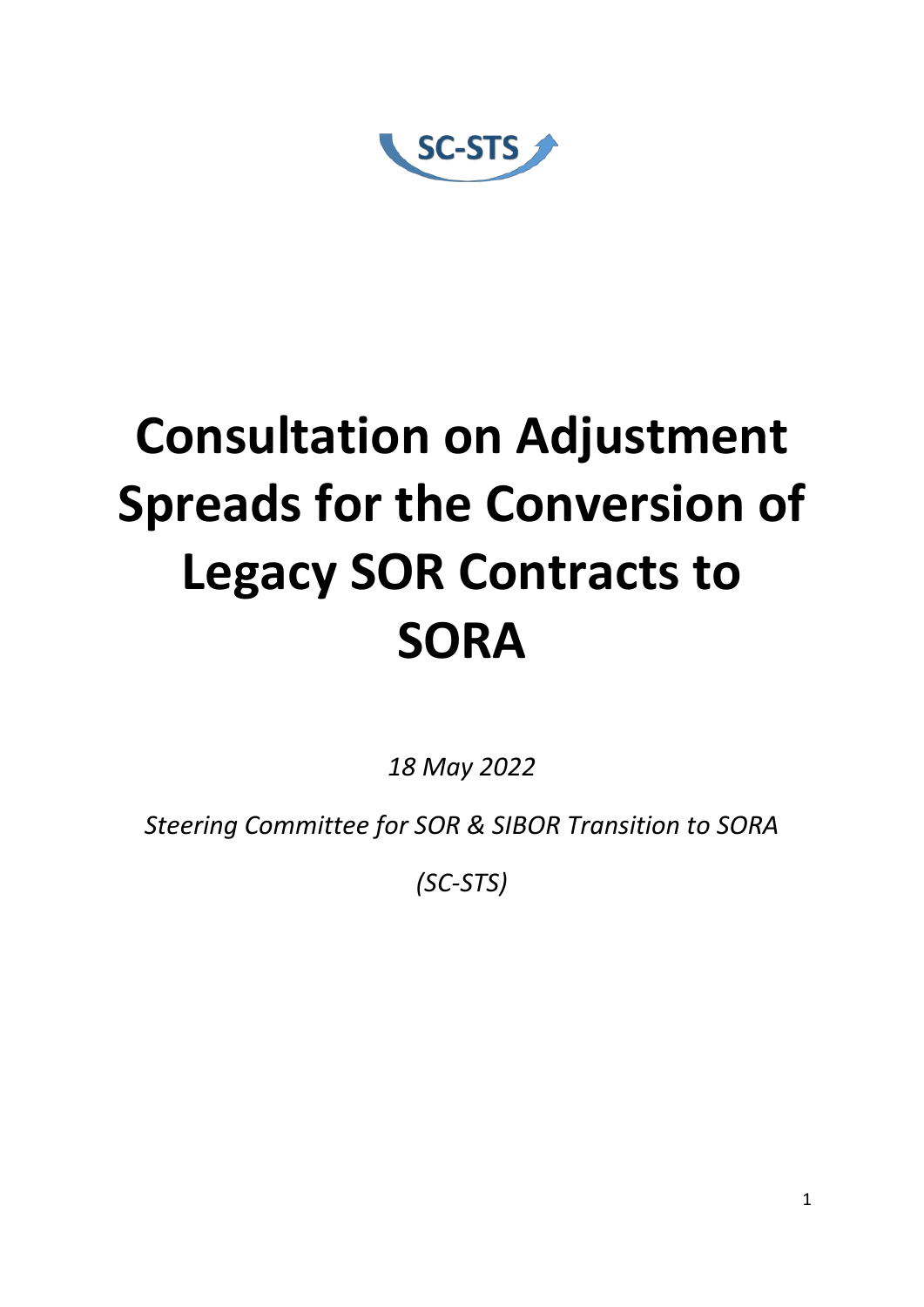#### PREFACE

This consultation paper sets out recommendations for the setting of adjustment spreads for the conversion of legacy Singapore dollar Swap Offer Rate (**"SOR"**) contracts to a Singapore Overnight Rate Average (**"SORA"**) reference rate.

Specifically, this consultation seeks feedback on proposals relating to:

- (a) adjustment spreads for setting of the MAS Recommended Rate in ISDA IBOR 2020 Fallbacks Protocol, Supplement number 70 to the 2006 ISDA Definitions and the 2021 ISDA Interest Rate Derivatives Definitions<sup>[1](#page-1-0)</sup> (collectively referred to as the "ISDA **Documentation"** in this document), as well asthe SC-STS' recommended contractual fallbacks for bilateral and syndicated corporate loans. These fallbacks will apply *after* Fallback Rate (SOR) is discontinued after 31 December 2024;
- (b) supplementary guidance on adjustments spreads for the period *before and including* 31 December 2024, which would be necessary to support the industry's active transition from SOR; and
- (c) application of the SC-STS supplementary guidance to active transition across various product types.

For avoidance of doubt, this consultation focuses on the setting of adjustment spreads for the conversion of institutional SOR contracts (i.e. bilateral and syndicated corporate loans, bonds, and derivatives), and does not affect earlier SC-STS guidance on the setting of adjustment spreads for the conversion of legacy SOR retail loans to compounded-in-advance SORA[2](#page-1-1).

No representation or warranty is given by the SC-STS as to the accuracy or completeness of the contents of this consultation, or to its suitability for any particular product and/or transaction. The SC-STS shall not be liable for any losses suffered by any person as a result of any transaction entered into on the basis of the contents of this report or which may arise from the presence of any errors or omissions in this report and no proceedings shall be taken by any person in relation to such losses.

<span id="page-1-0"></span> $1$  For avoidance of doubt, for the purpose of the ISDA Documentation, the MAS Recommended Rate referred to in this document is the rate (inclusive of any spreads or adjustments) recommended as the replacement for Fallback Rate (SOR) by the Monetary Authority of Singapore or by a committee officially endorsed or convened by the Monetary Authority of Singapore, notwithstanding that the same definition may be used in other context and refers to a different rate under the relevant ISDA definitions.

<span id="page-1-1"></span><sup>&</sup>lt;sup>2</sup> Further details on the SORA Conversion Package for retail (and SME) loans based on compounded-in-advance SORA may be found at the SC-STS webpage [here.](https://www.abs.org.sg/benchmark-rates/sor-sibor-to-sora)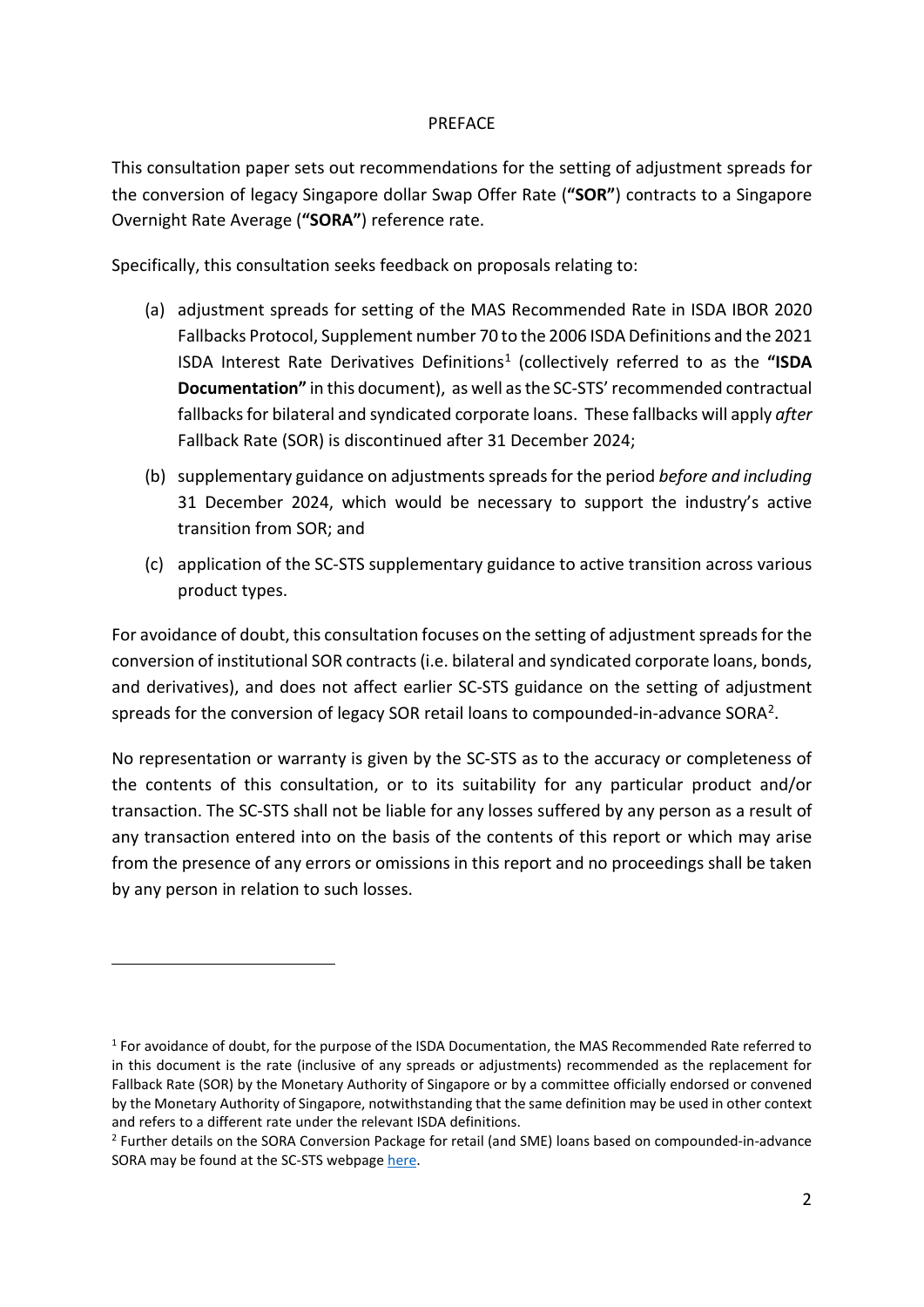# **Contents**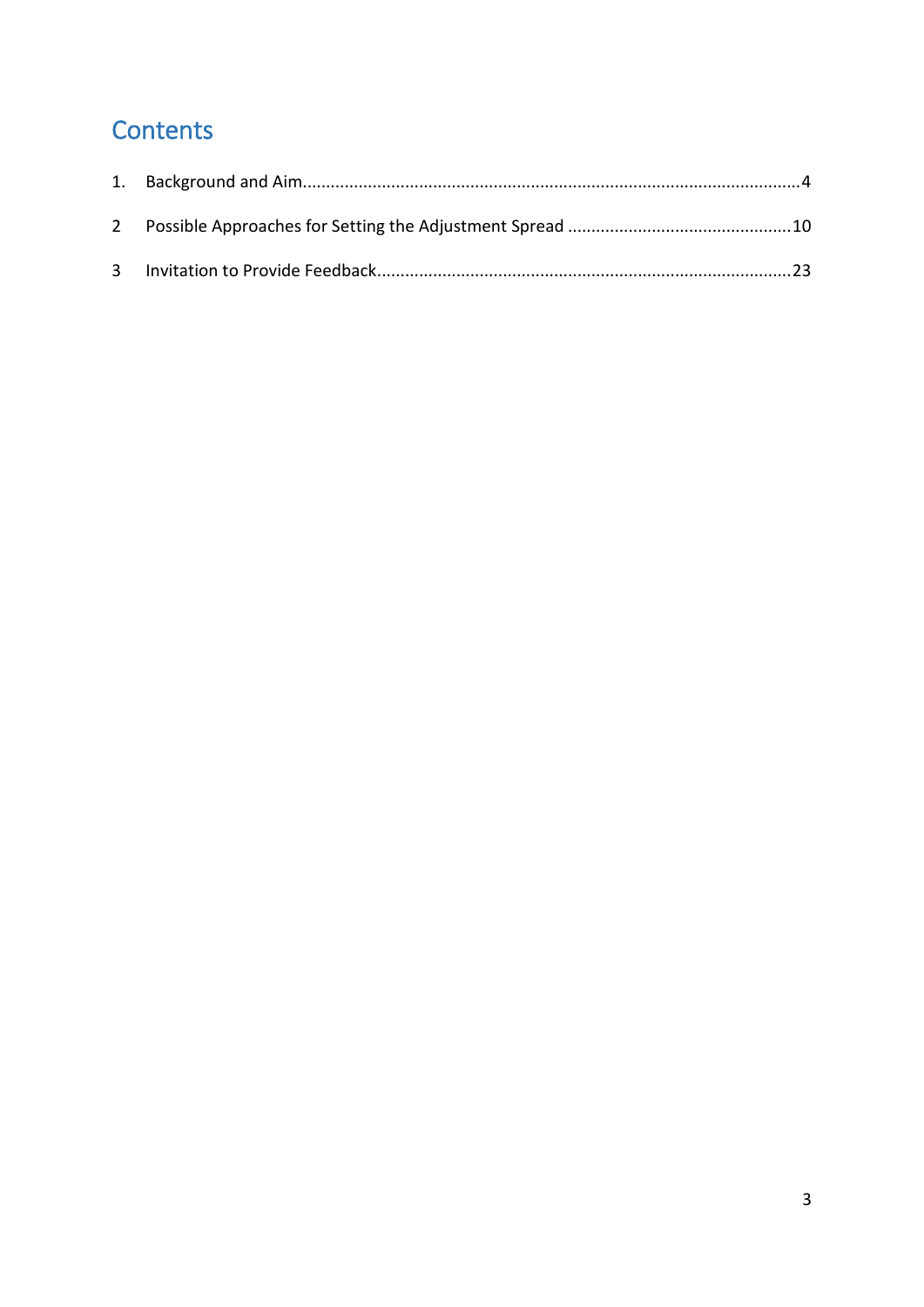# <span id="page-3-0"></span>1. Background and Aim

1.1 **In August 2019, SORA was identified by the Association of Banks in Singapore ("ABS") and Singapore Foreign Exchange Market Committee ("SFEMC") as the alternative risk-free rate (RFR) to replace SOR in Singapore dollar ("SGD") interest rate products such as derivatives, corporate loans and bonds.** This was to address the impending situation that SOR, which relies on US dollar (**"USD"**) London Interbank Offered Rate (**"LIBOR"**) in its computation methodology, would be discontinued when USD LIBOR was expected to be discontinued after end-2021. The UK Financial Conduct Authority subsequently announced in March 2021 that the overnight, 1-month, 3-month, 6-month and 12-month USD LIBOR settings, which are used in SGD SOR, would cease to be provided by any administrator or be no longer representative immediately after 30 June 2023. Consequently, SOR would similarly be discontinued immediately after 30 June 2023, across all tenor settings.

## Update on progress in SOR to SORA transition

1.2 **Market participants have made significant progress in reducing outstanding exposures to SOR, and adopting SORA as the de facto interest rate benchmark for use in SGD financial products.**

- Derivatives. The outstanding stock of SOR derivatives has declined from over S\$3 trillion in December 2019 to S\$0.9 trillion in January 2022. Meanwhile, the outstanding stock of SORA derivatives increased to S\$1.1 trillion in January 2022, exceeding the outstanding stock of SOR derivatives. Moreover, trading activity in SORA derivatives reached a record high turnover of S\$380 billion in January 2022. This is comparable to the monthly trading activity in SOR derivatives prior to the industry-wide shift towards broader usage of SORA in 2020.
- Corporate loans. In the SGD corporate loan markets, SOR usage has steadily declined, as the adoption of SORA is increasing. As of January 2022, the outstanding stock of SORA corporate loans reached S\$32 billion, while SOR corporate loans have decreased from S\$114 billion in December 2019 to S\$84 billion in January 2022.
- Bonds. With most SGD bonds referencing a fixed rate instead of a floating rate, the SGD bond market's reliance on SOR is relatively low. As of January 2022, only 83 SORlinked bonds by 61 unique issuers remained outstanding. Of these, 21 bonds will mature before the discontinuation of SOR, while 34 bonds have fallback provisions in their bond documentation providing for benchmark discontinuation. For the remaining 28 SOR-linked bonds, issuers have the option of calling the bonds at the next call date, or conducting a consent solicitation exercise to convert the SOR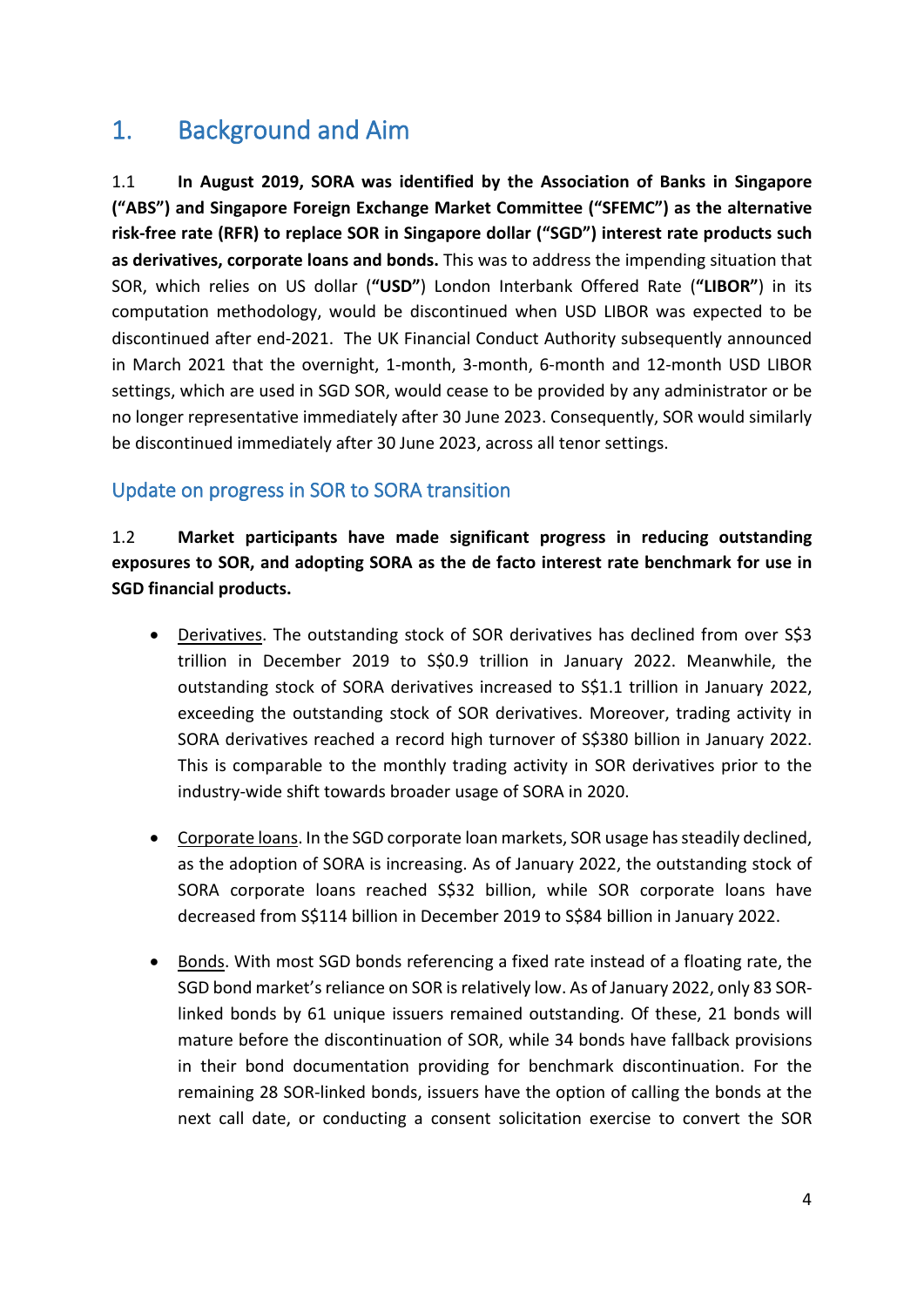reference to SORA. Meanwhile, SGD issuers have transitioned to the use of SORA as a reference, with eight SORA-OIS linked bonds issued as of January 2022.

# 1.3 **The transition from SOR to SORA has benefited from the SC-STS' recommendation[s3](#page-4-0) in July 2021 for wholesale market participants to rely on the SOR-SORA basis swap market for conversion of SOR contracts to SORA.**

- SOR-SORA basis swap spreads, which reflect the prices for receiving SORA over a given period in exchange for SOR, are market-implied spreads that should minimise value transfer risk. They are a good representation of the price that a SOR borrower transitioning to SORA should pay over the SORA benchmark rate, and are hence a useful reference for active transition.
- The SC-STS recommended that financial institutions should use the SOR-SORA basis swap market, and industry-level compression and conversion cycles, to facilitate their exit from SOR derivatives and transition to SORA. For financial institutions that were unable to complete the transition to SORA, the SC-STS recommended that they reduce their gross and net risk exposures to centrally cleared SOR derivatives across the entire curve, so as to minimise unintended valuation effects when clearing houses subsequently convert outstanding SOR contracts to SORA.
- The SC-STS also recommended that banks and their customers should use the SOR-SORA basis swap mid-rate as the starting basis for discussing the adjustment spread for converting loans from SOR to SORA.

1.4 **However, the SC-STS also cautioned that the opportunity to rely on the SOR-SORA basis swap market would depend on SOR-SORA basis swap market liquidity, which could be expected to decline at some stage, and encouraged all participants to convert their SOR contracts early.**

- In particular, the SC-STS' recommendations on using SOR-SORA basis swap mid-rate pricing would apply insofar as the SOR-SORA basis swap market remained liquid and could provide representative pricing references.
- The SC-STS viewed that the window of opportunity to use the SOR-SORA basis swap market to facilitate transition was likely to be 6 to 12 months from mid-2021,

<span id="page-4-0"></span><sup>&</sup>lt;sup>3</sup> See the SC-STS report, ["Recommendations for Transition of Legacy SOR Contracts"](https://www.abs.org.sg/docs/library/sc-sts-recommendations-for-transition-of-legacy-sor-contracts.pdf) (29 July 2021).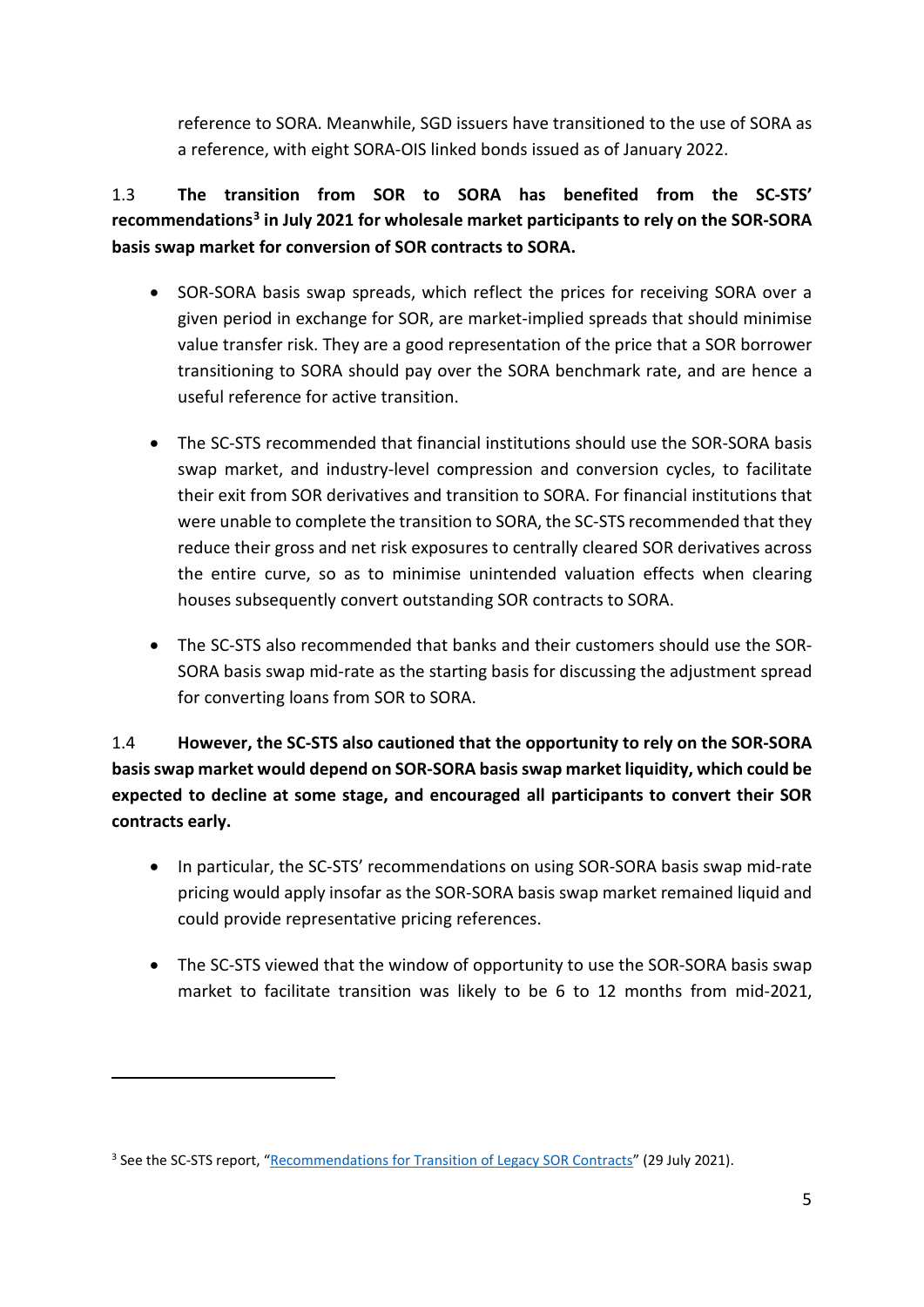following which liquidity in the SOR-SORA basis swap market was expected to decline as the outstanding volume of SOR contracts fell.

• The SC-STS noted that the use of historical averages as a guidepost for transition in the later phases might be necessary, when liquidity in the SOR-SORA basis swap markets dried up. Should this happen, market participants would have to accept the pricing outcomes even if these outcomes are not favourable to them.

# Impetus for Setting of SOR-to-SORA Adjustment Spreads

1.5 **In line with expectations, liquidity in SOR-SORA basis swap markets has declined about 6 to 12 months after the SC-STS issued its recommendations in July 2021, as many market participants have converted a large proportion of their SOR derivatives exposures to SORA.** It is increasingly difficult for the remaining users of SOR to find counterparties that are able to transact in large sizes at the published basis swap spreads. Accordingly, the window of opportunity to utilise SOR-SORA basis swap pricing to convert legacy SOR contracts to SORA is closing, and active transition has slowed.

1.6 **To maintain transition momentum, further guidance on the setting of SOR-to-SORA adjustment spreads for conversion of legacy SOR contracts to SORA is necessary.** This is important for the remaining users of SOR who are looking to reduce their outstanding SOR exposures, but are facing difficulties in determining the appropriate adjustment spreads for the conversion of their SOR contracts. An additional approach that is not reliant on continued liquidity in the SOR-SORA basis swap markets will help to facilitate counterparty negotiations and hence support active transition.

# 1.7 **The setting of the SOR-to-SORA adjustment spreads also servestwo other important purposes**:

• Setting of the MAS Recommended Rate, a fallback rate defined in the ISDA Documentation and the SC-STS' recommended fallbacks for bilateral and syndicated business loans<sup>[4,](#page-5-0) [5](#page-5-1)</sup>; and

<span id="page-5-0"></span><sup>4</sup> See the SC-STS publication ["Update to the SORA Market Compendium: Transition from SOR to SORA"](https://www.abs.org.sg/docs/library/sora-market-compendium-on-the-transition-from-sor-to-sora-version-1-1.pdf) (17 November 2021).

<span id="page-5-1"></span><sup>5</sup> In addition, the fallback provisions in some SOR-linked bonds also reference a "spread, formula or methodology which… is formally recommended in relation to the replacement of the Original Reference Rate with the applicable Benchmark Replacement by any Relevant Nominating Body".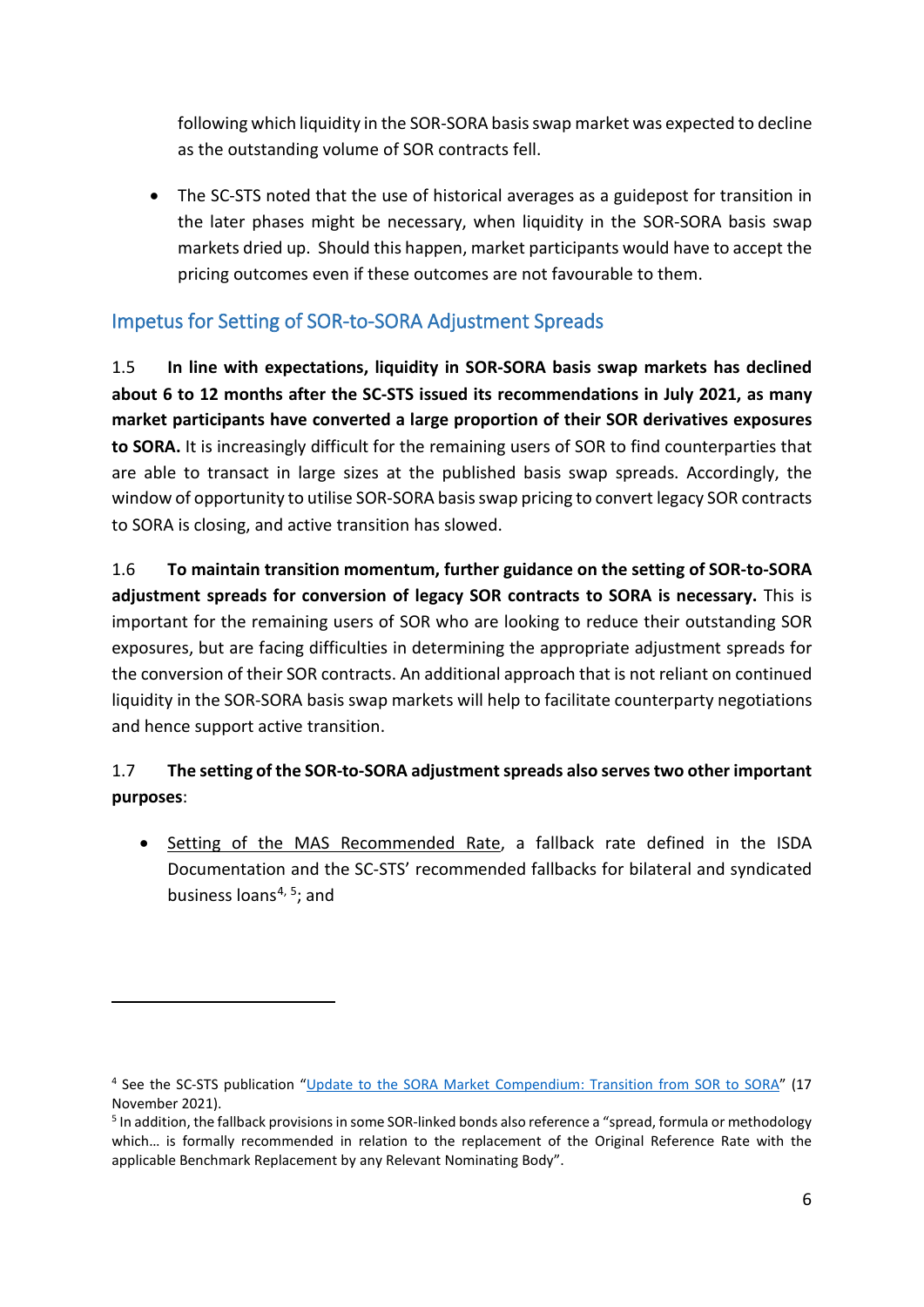• Automatic conversion of cleared SOR derivatives, before the discontinuation of SOR in mid-2023 or when SOR derivatives become illiquid.

#### *MAS Recommended Rate*

1.8 **The Monetary Authority of Singapore ("MAS") has endorsed the SC-STS to make and finalise recommendations towards setting the MAS Recommended Rate, including the appropriate calculation methodology for the adjustment spreads to be used[6](#page-6-0).** The MAS Recommended Rate is the rate (inclusive of any spreads or adjustments), recommended as the replacement for Fallback Rate (SOR) by the MAS, or by a committee officially endorsed or convened by the MAS.

1.9 **The MAS Recommended Rate serves as the contractual fallback rate, in the ISDA Documentation and the SC-STS' recommended fallbacks for bilateral and syndicated business loans, that will apply after Fallback Rate (SOR)[7](#page-6-1) is discontinued after 31 December 2024.**

- In the ISDA Documentation and the SC-STS' recommended fallbacks for bilateral and syndicated business loans, Fallback Rate (SOR) is the fallback that will first apply when SOR is discontinued after 30 June 2023. The existence of Fallback Rate (SOR) until 31 December 2024 provides additional time for outstanding SOR derivatives and corporate loans to mature or be transitioned to SORA by that date. As a foreign exchange (**"FX"**)-implied interest rate benchmark, Fallback Rate (SOR) is close in character to SOR. However, Fallback Rate (SOR) will cease after 31 December 2024 to allow for the transition of SGD interest rate markets to SORA. Accordingly, Fallback Rate (SOR) exposures will be challenging to hedge and value as there is no liquid derivatives market for such exposures.
- The ISDA Documentation provides a waterfall of successive fallback rates for each relevant IBOR. For example, if Fallback Rate (SOFR) is discontinued permanently, the applicable fallback rate for USD LIBOR will be the "Fed Recommended Rate", which is the rate recommended as the replacement for SOFR by the Federal Reserve Board or the Federal Reserve Bank of New York, or by a committee officially endorsed or convened by the Federal Reserve Board or the Federal Reserve Bank of New York. For

<span id="page-6-0"></span><sup>6</sup> See MAS and SC-STS joint media release, ["Consultation on Adjustment Spreads for the Transition of Legacy](https://www.abs.org.sg/docs/library/consultation-on-adjustment-spreads-for-the-transition-of-legacy-sor-contracts-in-wholesale-markets)  [SOR Contracts in Wholesale Markets"](https://www.abs.org.sg/docs/library/consultation-on-adjustment-spreads-for-the-transition-of-legacy-sor-contracts-in-wholesale-markets) (18 May 2022).

<span id="page-6-1"></span><sup>7</sup> Fallback Rate (SOR) is an FX-implied rate, based on actual transactions in the USD/SGD FX swap market, calculated with reference to Fallback Rate (SOFR) in place of USD LIBOR rates. The calculation methodology for Fallback Rate (SOR) can be found [here.](https://abs.org.sg/docs/library/fallback-sor-calculation-methodology.pdf)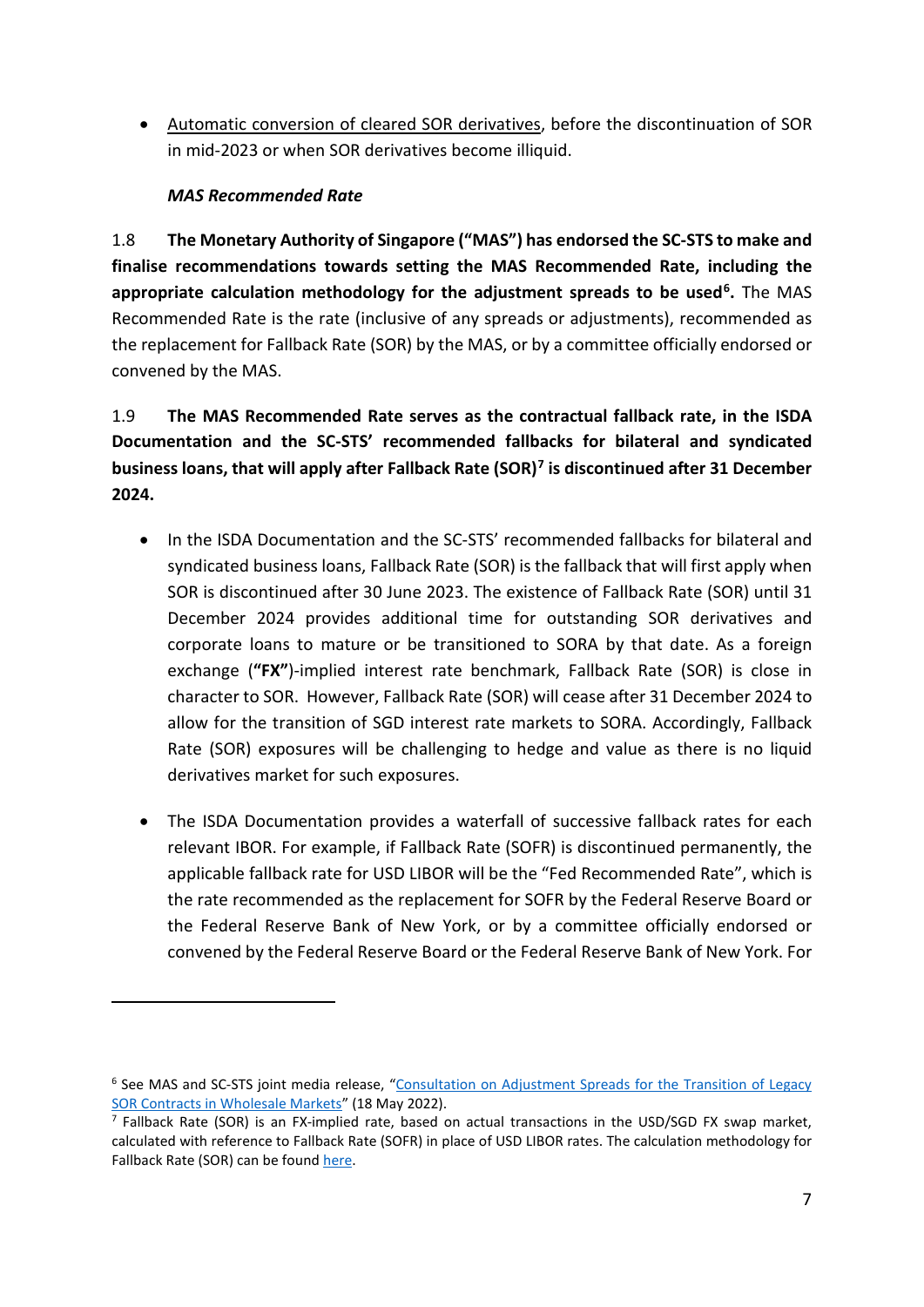SOR, if Fallback Rate (SOR) is discontinued permanently, the applicable fallback rate in the ISDA Documentation and the SC-STS' recommended contractual fallbacks for bilateral and syndicated loans, is the MAS Recommended Rate.

1.10 **The SC-STS recommends for the MAS Recommended Rate to be based on SORA/Compounded SORA, as SORA is the main interest rate benchmark for SGD financial markets**. An appropriate adjustment spread will have to be determined and applied on SORA/Compounded SORA to account for structural differences between SOR and SORA.

| Overnight MAS Recommended Rate                              |
|-------------------------------------------------------------|
| = SORA + Overnight Adjustment Spread                        |
|                                                             |
| 1-month MAS Recommended Rate                                |
| $=$ 1-month Compounded SORA + 1-month Adjustment Spread     |
|                                                             |
| 3-month MAS Recommended Rate                                |
| $=$ 3-month Compounded SORA $+$ 3-month Adjustment Spread   |
|                                                             |
| 6-month MAS Recommended Rate                                |
| $= 6$ -month Compounded SORA $+ 6$ -month Adjustment Spread |

#### *Conversion of cleared SOR derivatives*

1.11 **As outlined in the SC-STS's July 2021 report, clearing houses are expected to convert all remaining cleared SOR trades to SORA before the discontinuation of SOR in mid-2023, or when SOR derivatives become illiquid.** Most major clearing houses, including LCH, have adopted the 2021 ISDA Interest Rate Derivatives Definitions into their rulebooks. This means that in the event of a permanent discontinuation of SOR, cleared derivatives will reference Fallback Rate (SOR), or the MAS Recommended Rate instead if Fallback Rate (SOR) is unavailable or cannot be used.

## 1.12 **This automatic conversion exercise could benefit from the setting of SOR-to-SORA adjustment spreads within the MAS Recommended Rate.**

- Adopting consistent adjustment spreads for cleared derivatives and other SOR contracts will minimise basis risk for market participants with positions hedged using cleared derivatives.
- Similarly, the conversion of cleared non-USD LIBOR derivatives in December 2021 relied on the LIBOR-to-RFR adjustment spreads in the ISDA 2020 IBOR Fallbacks.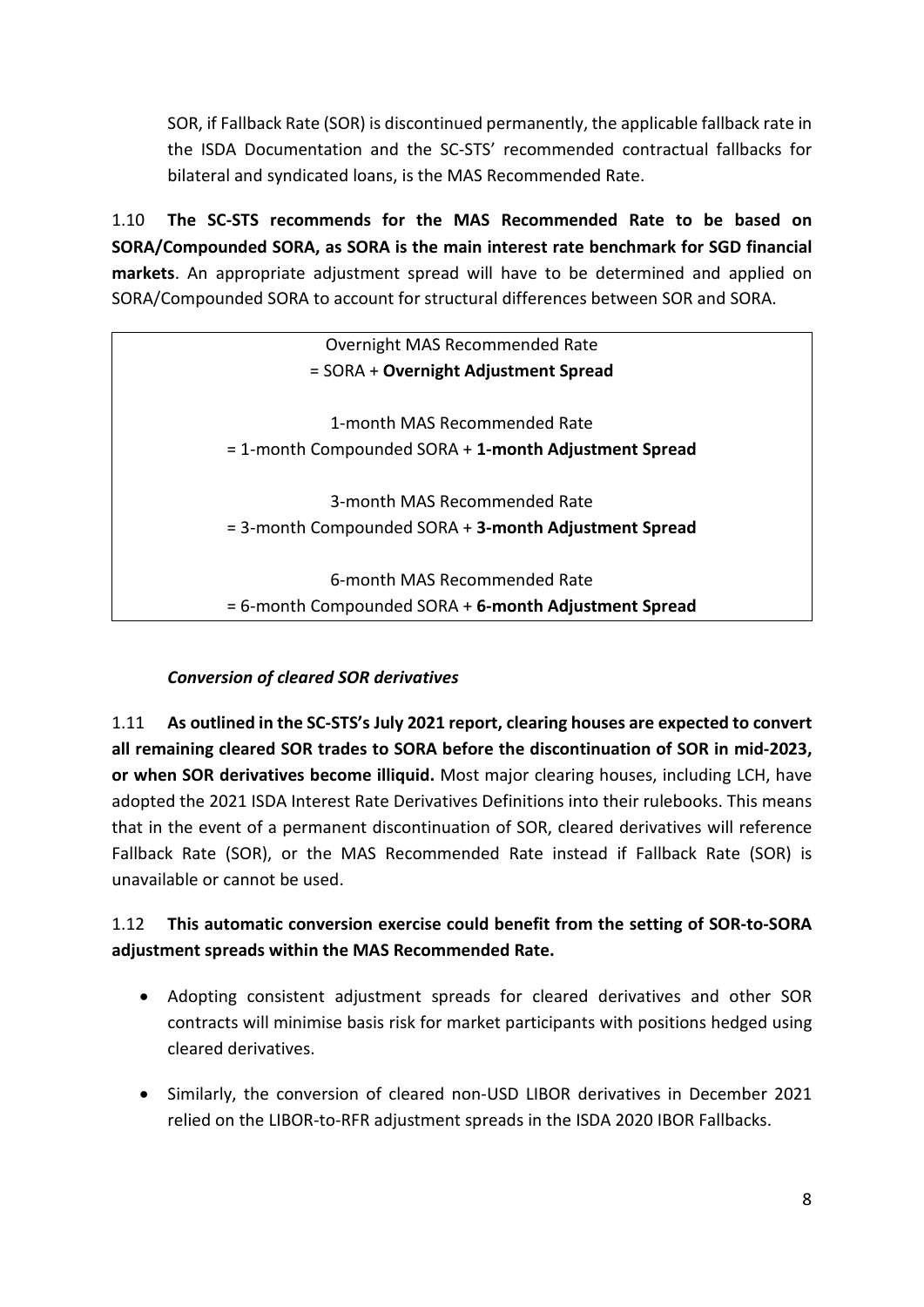• LCH, where most SOR derivatives are cleared, is expected to consult later this year on the specific methodology for the automatic conversion of outstanding SOR swaps to SORA, taking into account the SC-STS' guidance on adjustment spreads.

## Aim of Consultation

#### 1.13 **This consultation seeks public feedback on recommendations in two key areas:**

- First, on the setting of adjustment spreads that would apply in the MAS Recommended Rate in ISDA Documentation and the SC-STS' recommended contractual fallbacks for bilateral and syndicated loans. This will focus on the setting of adjustment spreads for the period after 31 December 2024, when Fallback Rate (SOR) would be discontinued.
- Second, supplementary guidance on adjustments spreads for the period before 31 December 2024, which would be necessary to support the industry's active transition from SOR.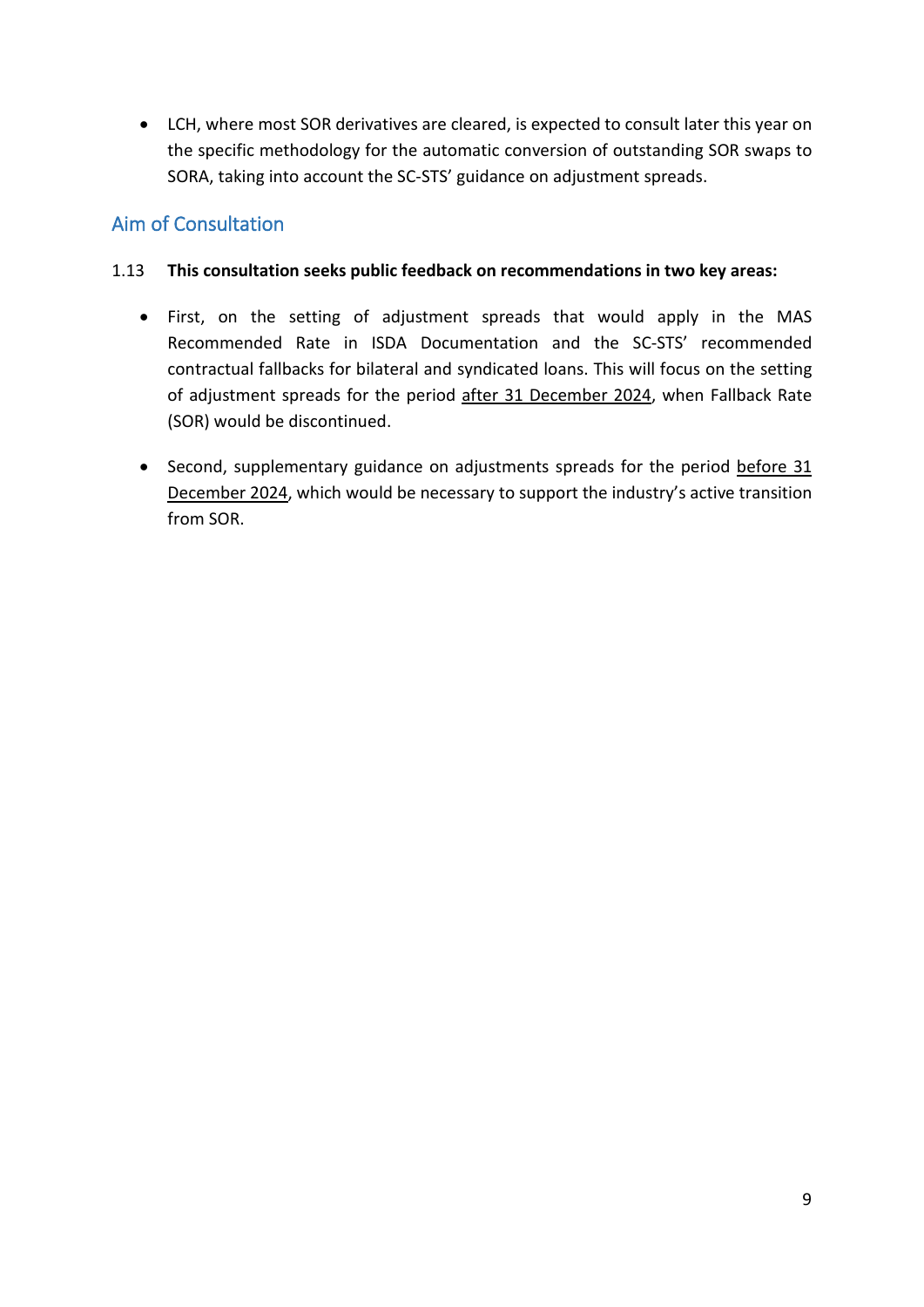# <span id="page-9-0"></span>2 Possible Approaches for Setting the Adjustment Spread

2.1 **The SC-STS has considered two main approaches for setting the adjustment spreads (i) in the MAS Recommended Rate and (ii) for supplementary guidance for the period before end-2024, to support active transition.**

# Approach 1: Term structure based on historical SOR-SORA basis swap pricing

2.2 **The first approach is to base the adjustment spread on recent historical prices in the SOR-SORA basis swap market.** SOR-SORA basis swap spreads are forward-looking prices that reflect market expectations of economic differences between SOR and SORA across future periods, i.e. the term structure up to the 30Y tenor. Referencing historical SOR-SORA basis swap prices is also in line with the SC-STS' July 2021 recommendation to rely on the SOR-SORA basis swap market.

2.3 **The proposal is to use an average price over a recent period when the SOR-SORA basis swap market was liquid.** This helps to ensure that adjustment spreads reflect latest expectations of SOR-SORA basis but are not overly exposed to 'pin-risks' of anchoring on a specific day's market conditions, which could be subject to idiosyncractic market events or uncertain demand/supply conditions.

2.4 **The term structure would be anchored to the date when it is published, and used to derive the adjustment spreads for conversion of contracts after the publication date.** This will imply varying levels of adjustment spreads for future periods that can be used for conversion of future SOR cashflows to SORA.

2.5 **As the SOR-SORA basis swap market trades against 6M SOR, such an approach would be useful mainly for the conversion of 6M SOR contracts to SORA.** Further adjustments will be necessary for overnight, 1M and 3M SOR to account for the differences between these rates and 6M SOR, and could be based on the historical difference between them.

#### *Adjustment spread within the MAS Recommended Rate*

2.6 **Box A below provides examples of how the adjustment spread within the MAS Recommended Rate would be computed under this approach for contracts that are referencing 6M SOR.**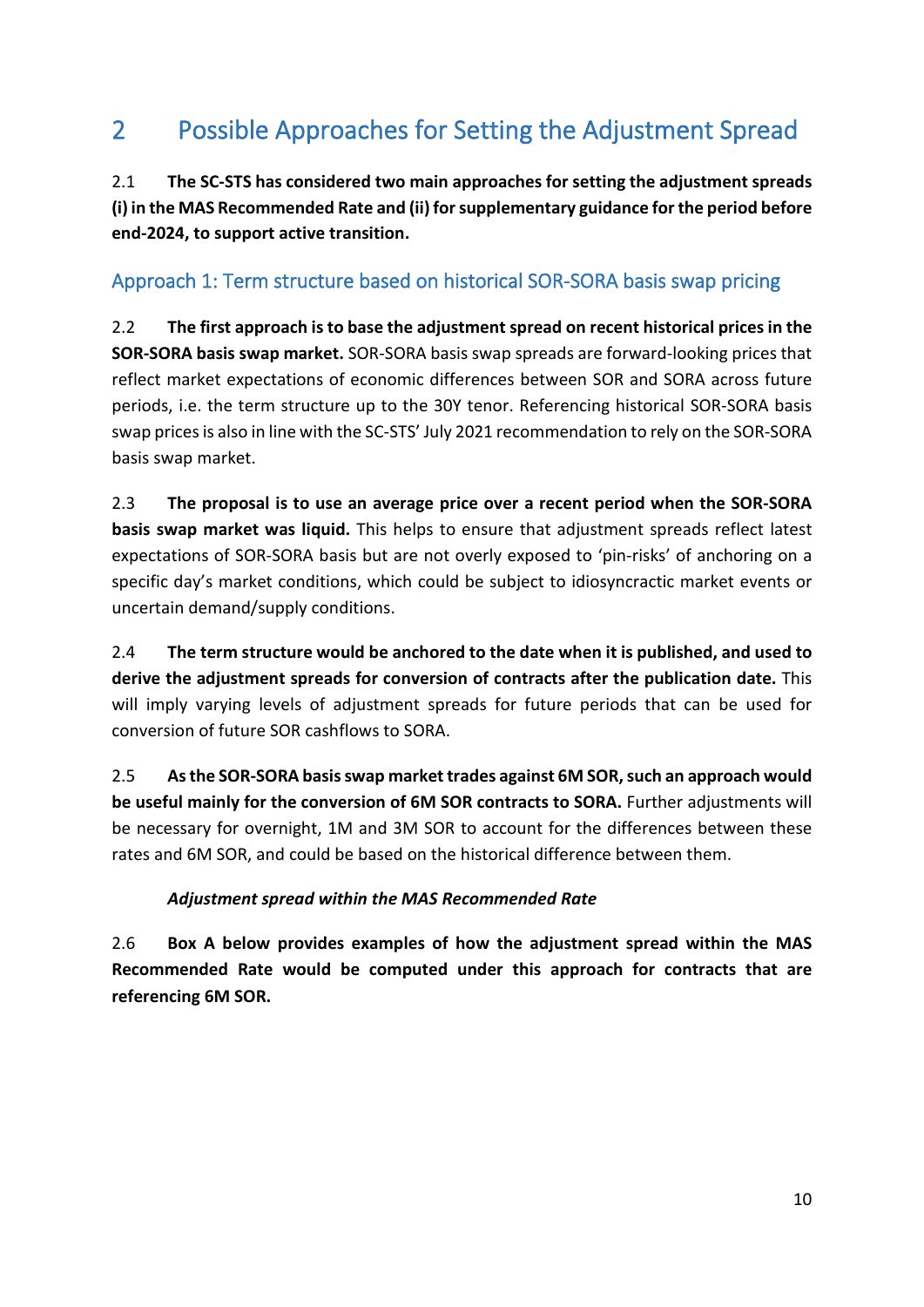**Box A: Stylised example of the MAS Recommended Rate applying to a contract referencing 6M SOR under Approach 1**

For example, on 1 January 2023, the SC-STS recommends a SOR-SORA basis swap term structure with the following values:

- $\bullet$  1Y SOR-SORA basis swap spread = 5bps p.a.
- 2Y SOR-SORA basis swap spread = 10bps p.a.
- 3Y SOR-SORA basis swap spread = 15bps p.a.
- 4Y SOR-SORA basis swap spread = 20bps p.a.
- 5Y SOR-SORA basis swap spread = 25bps p.a.
- … [longer tenors]

Conceptually, the annualised spread for a contract maturing in year *x* converted from SOR to SORA in year *y* would be:

- (a) the total spread payable from 2023 to year *x*, i.e. (x-2023)\*(SOR-SORA basis for the applicable tenor between 2023 and year *x*); less
- (b) the total spread payable from 2023 to conversion year *y*, i.e. (y-2023)\*(SOR-SORA basis for the applicable tenor between 2023 and year *y*); divided by
- (c) the number of years remaining on the contract at the point of conversion, i.e. y-x.

# Case 1: MAS Recommended Rate for contract converted on 1 January 2025 with three years to maturity

The MAS Recommended Rate will apply on 1 January 2025, after Fallback Rate (SOR) is discontinued on 31 December 2024. For a SOR contract with three years left to maturity at that point (i.e. maturing on 1 January 2028), the applicable MAS Recommended Rate would be the 6M Compounded SORA plus an adjustment computed as:

#### **Applicable adjustment spread**

≈ [(5 \* 5Y SOR-SORA basis) – (2 \* 2Y SOR-SORA basis)]/3  $= [(5 * 25bps) - (2 * 10bps)]/3$ = 35bps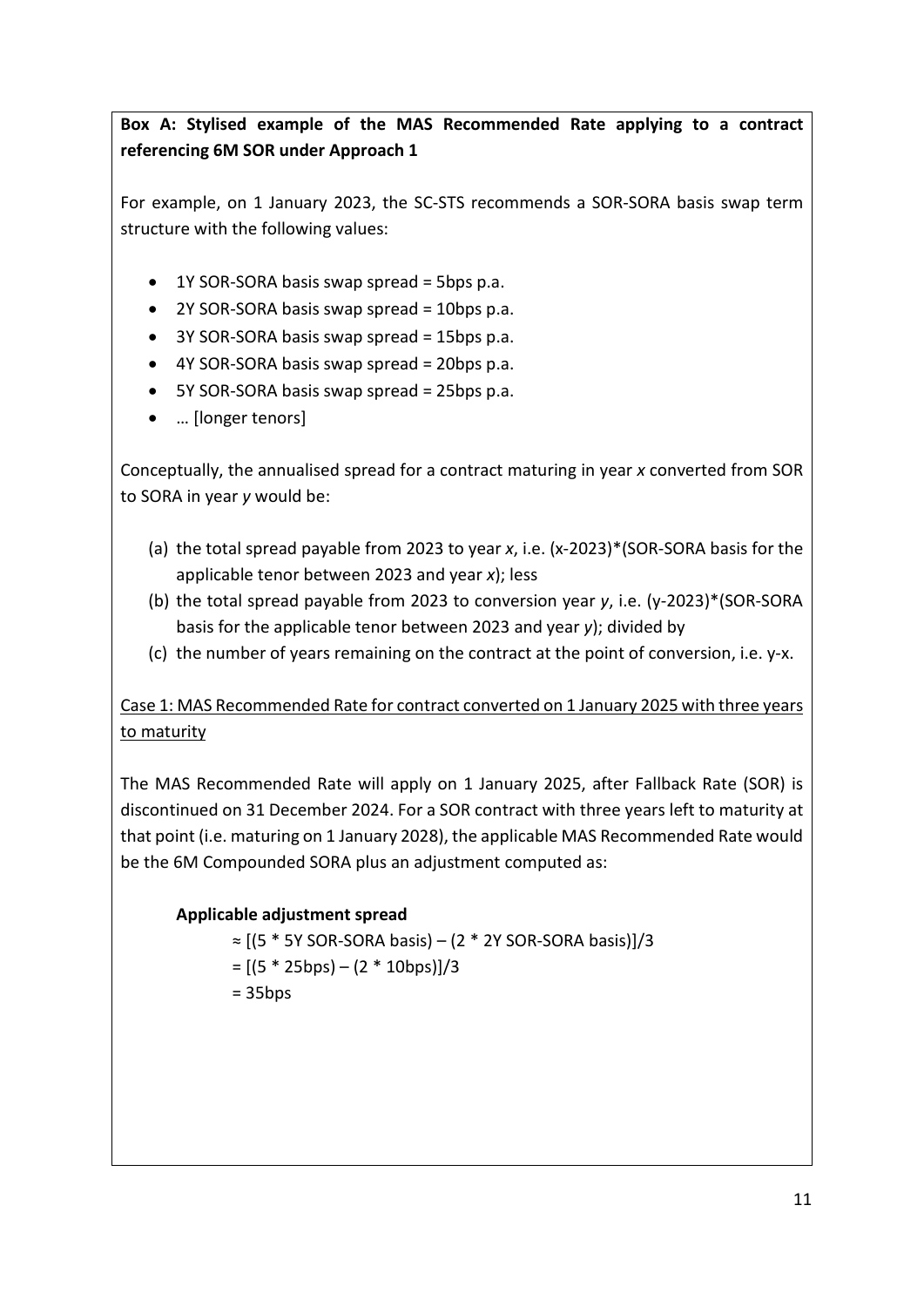| Figure 1: Illustration of adjustment spreads computation for Case 1 |                   |                   |                                                      |       |       |
|---------------------------------------------------------------------|-------------------|-------------------|------------------------------------------------------|-------|-------|
|                                                                     | 2023              | 2024              | 2025                                                 | 2026  | 2027  |
| 5Y basis swap<br>spread on 1 Jan<br>2023                            | 25bps             | 25bps             | 25bps                                                | 25bps | 25bps |
| 2Y basis swap                                                       |                   |                   | 3Y adjustment spread<br>for conversion on 1 Jan 2025 |       |       |
| spread on 1 Jan<br>2023                                             | 10 <sub>bps</sub> | 10 <sub>bps</sub> | 35bps                                                | 35bps | 35bps |

#### Case 2: MAS Recommended Rate for contract converted on 1 January 2025 with one year to maturity

The MAS Recommended Rate will apply on 1 January 2025, after Fallback Rate (SOR) is discontinued on 31 December 2024. For a SOR contract with one year left to maturity (i.e. maturing on 1 January 2026), the applicable MAS Recommended Rate would be the 6M Compounded SORA plus an adjustment spread of 25bps, computed as:

#### **Applicable adjustment spread**

 $\approx$  [(3 \* 3Y SOR-SORA basis) – (2 \* 2Y SOR-SORA basis)]/1  $= [(3 * 15bps) - (2 * 10bps)]/1$  $= 25bps$ 

#### **Figure 2: Illustration of adjustment spreads computation for Case 2**

|                                          | 2023              | 2024              | 2025                                                          |
|------------------------------------------|-------------------|-------------------|---------------------------------------------------------------|
| 3Y basis swap<br>spread on 1 Jan<br>2023 | 15 <sub>bps</sub> | 15bps             | 15 <sub>bps</sub>                                             |
| 2Y basis swap<br>spread on 1 Jan<br>2023 | 10 <sub>bps</sub> | 10 <sub>bps</sub> | 1Y adjustment spread<br>for conversion on 1 Jan 2025<br>25bps |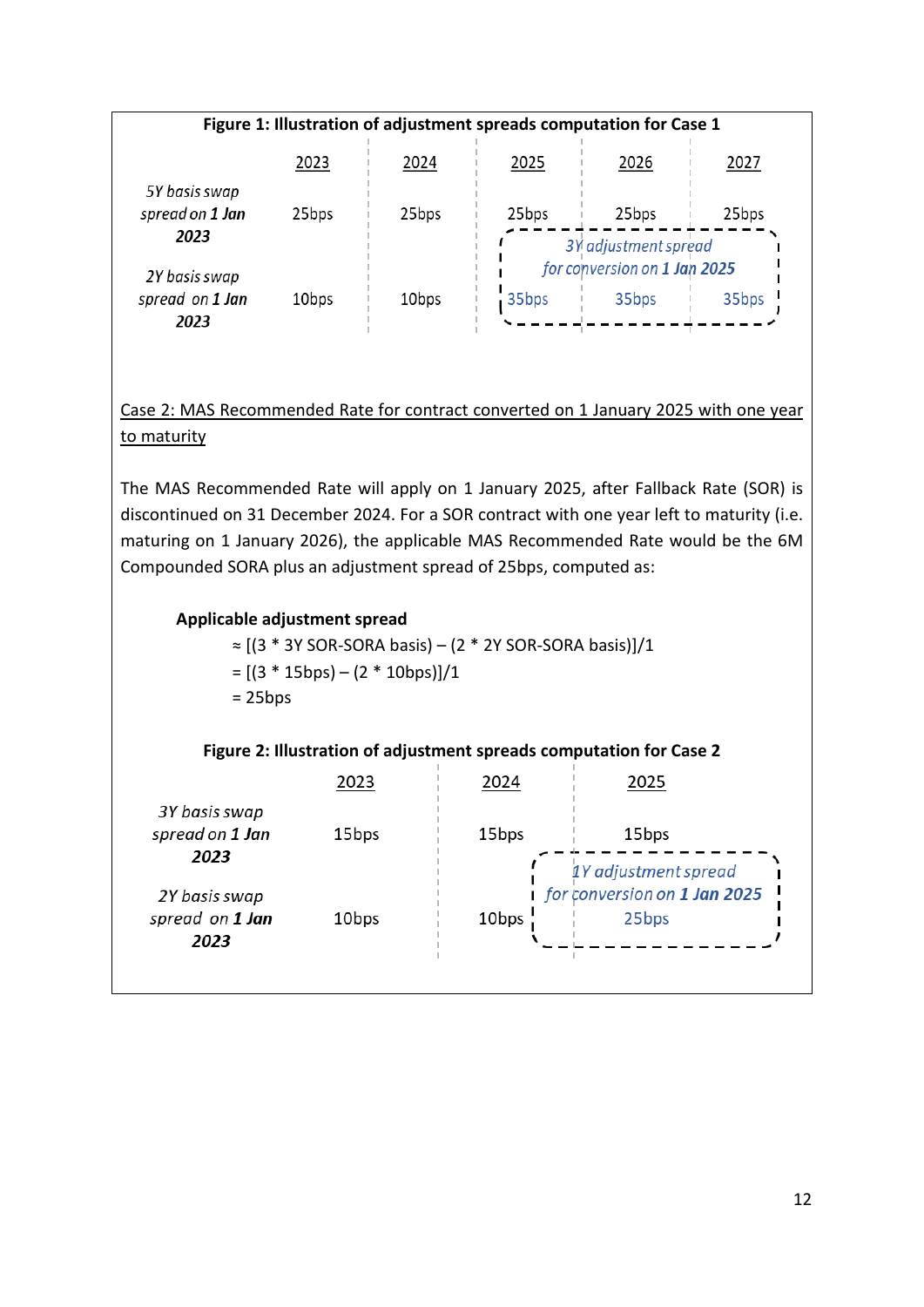#### *Supplementary guidance: Adjustment spread for active transition*

2.7 **Box B provides an example of how this approach would work for the active transition (before end-2024) of contracts that reference 6M SOR.**

**Box B: Stylised example of the adjustment spread for active transition of contracts referencing 6M SOR under Approach 1** 

For example, on 1 January 2023, the SC-STS recommends a SOR-SORA basis swap term structure with the following values:

- $\bullet$  1Y SOR-SORA basis swap spread = 5bps p.a.
- 2Y SOR-SORA basis swap spread = 10bps p.a.
- 3Y SOR-SORA basis swap spread = 15bps p.a.
- 4Y SOR-SORA basis swap spread = 20bps p.a.
- 5Y SOR-SORA basis swap spread = 25bps p.a.
- … [longer tenors]

#### Case 1: Conversion on 1 January 2023

If a SOR contract with 3 years left to maturity is converted to SORA on the day that the term structure is published and fixed on 1 January 2023, the applicable adjustment spread for that transition would simply be 15bps.

#### Case 2: Conversion on 1 January 2024 using an implied 3Y SOR-SORA basis 1Y forward

However, if a SOR contract with 3 years left to maturity is converted to SORA on 1 January 2024 (1 year after the term structure is recommended), the applicable adjustment spread for that transition would require a computation of the 3Y SOR-SORA basis 1Y forward. This can be computed as:

#### **Applicable adjustment spread**

 $\approx$  [(4 \* 4Y SOR-SORA basis) – (1 \* 1Y SOR-SORA basis)]/3  $= [(4 * 20bps) - 5bps]/3$ 

 $= 25bps$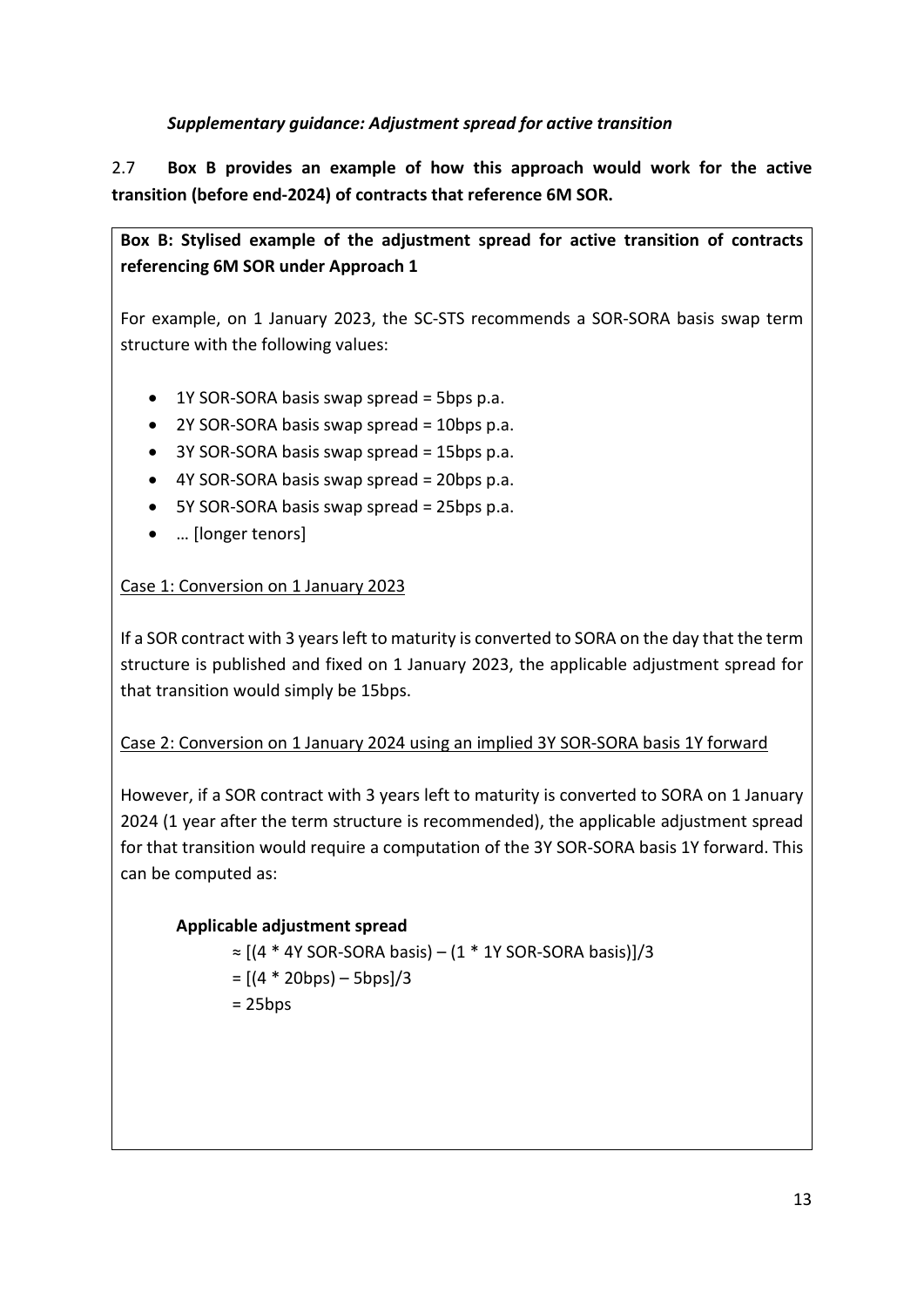|                 |                   | Figure 3: Illustration of adjustment spreads computation for Case 2 |                                                      |                   |
|-----------------|-------------------|---------------------------------------------------------------------|------------------------------------------------------|-------------------|
|                 | 2023              | 2024                                                                | 2025                                                 | 2026              |
| 4Y basis swap   |                   |                                                                     |                                                      |                   |
| spread on 1 Jan | 20 <sub>bps</sub> | 20bps                                                               | 20 <sub>bps</sub>                                    | 20 <sub>bps</sub> |
| 2023            |                   |                                                                     |                                                      |                   |
| 1Y basis swap   |                   |                                                                     | 3Y adjustment spread<br>for conversion on 1 Jan 2024 |                   |
| spread on 1 Jan | 5 <sub>bps</sub>  | 25 <sub>bps</sub>                                                   | 25 <sub>bps</sub>                                    | 25 <sub>bps</sub> |
| 2023            |                   |                                                                     |                                                      |                   |

# Approach 2: Single spread from the historical median difference of SOR and SORA

2.8 **The second approach is to base the adjustment spreads in the longer term (i.e. for periods after end-2024, as required for the setting of the MAS Recommended Rate) on the historical median of the spread between SOR and SORA, while adjustments spreads in the near-term would be anchored to recent spreads between SOR and SORA.**

#### *Adjustment spread within the MAS Recommended Rate*

2.9 **The historical median spread between SOR and SORA can be used for the setting of the MAS Recommended Rate for periods after Fallback Rate (SOR)'s discontinuation at end-2024.**

- A reasonable assumption is that the spreads between SOR and SORA will revert in the longer term to some average spread between these two rates. While spreads between SOR and SORA are highly variable, historically these have tended to mean-revert over time. Observed pricing in SOR-SORA basis swap markets reflect current market expectations for spreads between SOR and SORA in the longer term to be at levels close to the five-year historical median spread between SOR and SORA (refer to Box C). A five-year historical median spread approach was also adopted globally for setting of the contractual fallback for LIBOR in the ISDA Documentation.
- This approach is readily available for all four tenors of  $SOR<sup>8</sup>$  $SOR<sup>8</sup>$  $SOR<sup>8</sup>$  without adjustment, as the historical median can be easily computed regardless the tenor.

<span id="page-13-0"></span><sup>8</sup> Overnight, 1M, 3M and 6M.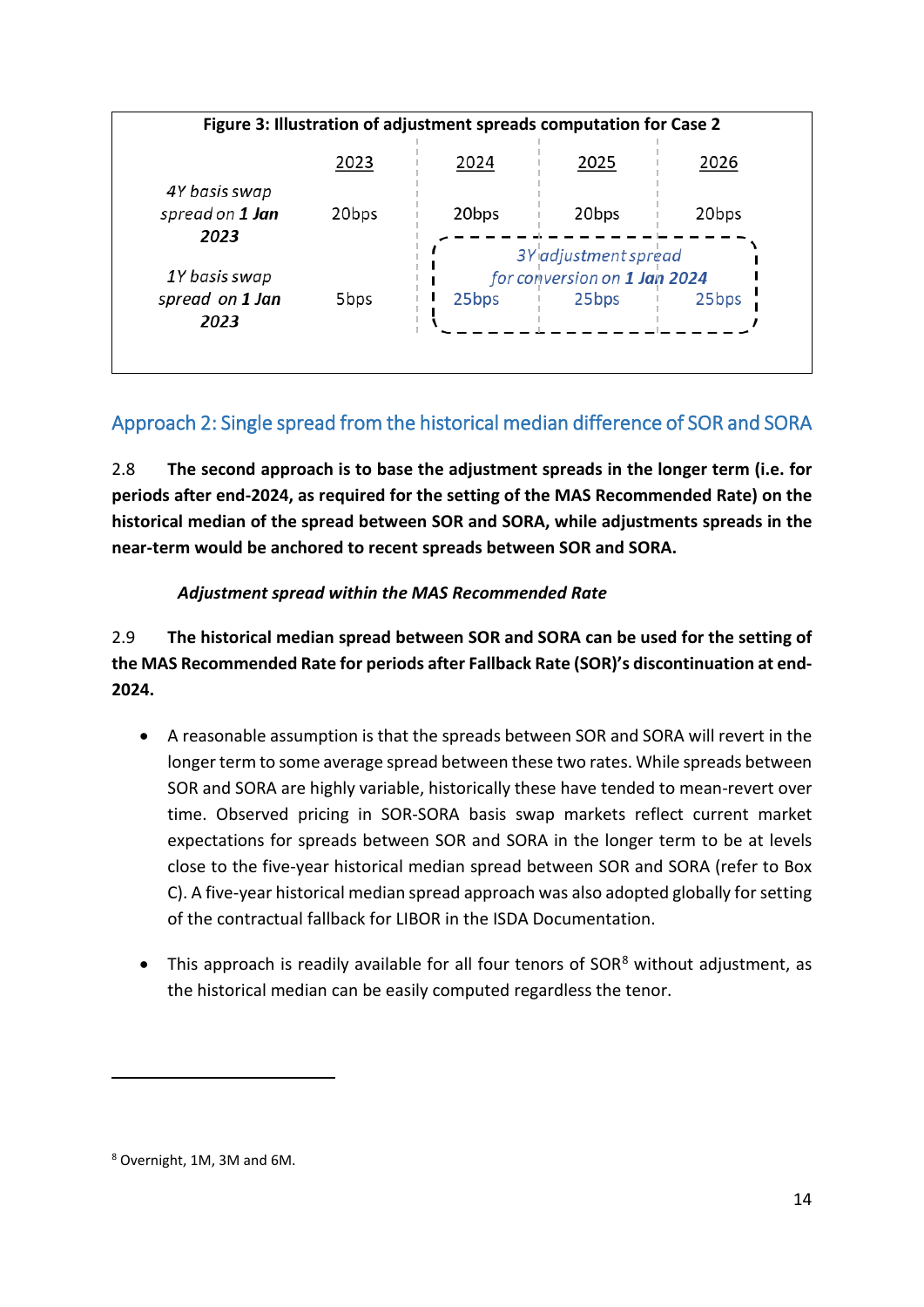2.10 **For simplicity and alignment with LIBOR fallbacks in the ISDA Documentation for LIBOR contracts, the SC-STS proposes using the five-year lookback period to compute the historical median SOR-SORA spread to be applied to the MAS Recommended Rate when Fallback Rate (SOR) is discontinued after end-2024.** A five-year lookback period is sufficiently long to smooth out the effects of idiosyncratic market events, and reflects a more stable view of the long run spreads.

2.11 **The five-year lookback period could be set from a specified date in 3Q 2022 in conjunction with the publication of the response to this consultation.** The adjustment spread derived in this manner would then be finalised and applied as part of the MAS Recommended Rate, which would be effective after end-2024 when Fallback Rate (SOR) is discontinued.

#### **Box C: Market pricing in SOR-SORA basis swap markets**

The SOR-SORA basis swaps for the longer tenors (5Y and longer) have been relatively stable, after a period of initial price discovery, where pricing was somewhat volatile as markets adjusted to the balance of demand and supply. Moreover, the prices are relatively close across the longer tenors.

Market expectations of the spread between SOR and SORA in the longer term, implied from SOR-SORA basis swaps pricing, have trended towards the current five-year historical median spread between SOR and SORA.

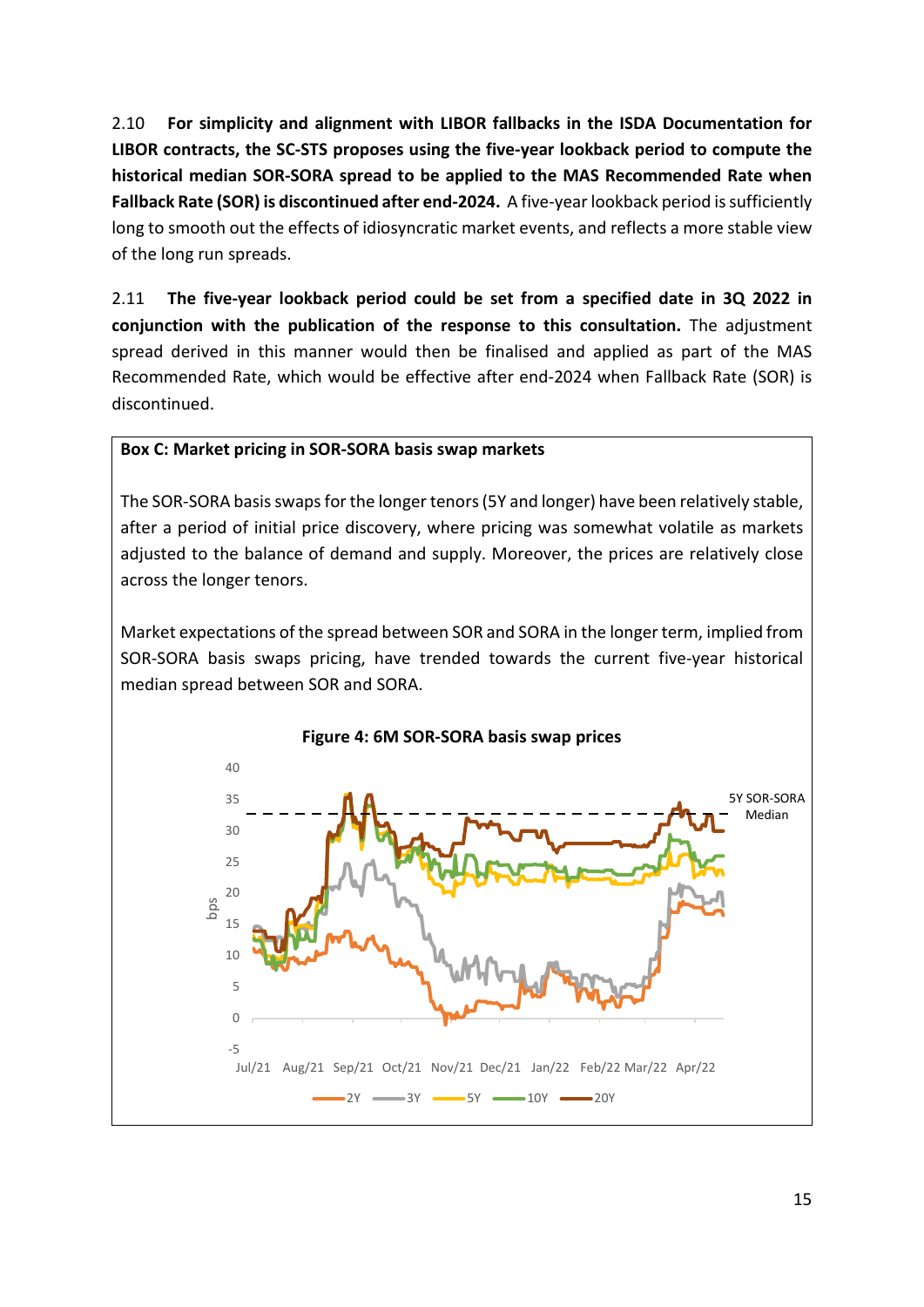#### *Supplementary guidance: Adjustment spread for active transition*

2.12 **To support active transition, the SC-STS proposes to issue supplementary guidance for the pricing of adjustment spreads before end-2024**. Shorter tenor SOR-SORA basis swaps (i.e. up to 2Y) would tend to be affected more by recent differences between SOR and SORA benchmarks, particularly as SOR or Fallback Rate (SOR) will continue to be printed daily till end-2024. Hence, the application of a 5Y historical median spread between SOR and SORA as an adjustment spread for conversion of short tenor SOR contracts could introduce significant market distortion at the point of announcement. For most of 2H 2021 and early-2022, spreads for shorter tenor SOR-SORA basis swaps remained low, reflecting the small spreads between SOR and SORA, which were low and close to the zero lower bound. More recently, with interest rates rising from the zero-lower bound, the spreads for shorter tenor SOR-SORA basis swaps have normalised to historical ranges, in tandem with widening spreads between SOR and SORA.

### 2.13 **Specifically, the SC-STS proposes that adjustment spreads before end-2024 can be based on a linear interpolation between:**

- (a) a reference spread based on a recent and shorter historical median of the SOR-SORA spread ("reference spot spreads" [9](#page-15-0)); and
- (b) the adjustment spreads for the MAS Recommended Rate that would apply after end-2024.

2.14 **The SC-STS proposes that the reference spot spreads be based on a recent and shorter historical median of the spread between SOR and Compounded SORA, such as the 6-month historical median.** The recent historical median is intended to reflect recent differences between SOR and Compounded-in-arrears SORA, but an average rather than a single day's rate is used to smooth out day-to-day volatilities (i.e. reduce pin risk). In implementation, the use of straightline interpolation for active transition can be simplified by expressing the applicable adjustment spread as a formula<sup>[10](#page-15-1)</sup> tied to the start and end dates of the contract to be converted. Box D provides a stylised example of how this would work for the active transition of a SOR contract.

<span id="page-15-0"></span><sup>&</sup>lt;sup>9</sup> There will be a reference spot spread for each of the tenors of SOR.

<span id="page-15-1"></span> $10$  Reference spot spread = S

Adjustment spread within MAS Recommended Rate = M

Adjustment spread = [(S+M)/2\*(Daycount from contract start date till 31 Dec 2024)+M\*(Daycount from 31 Dec 2024 till contract maturity)]/Tenor in Days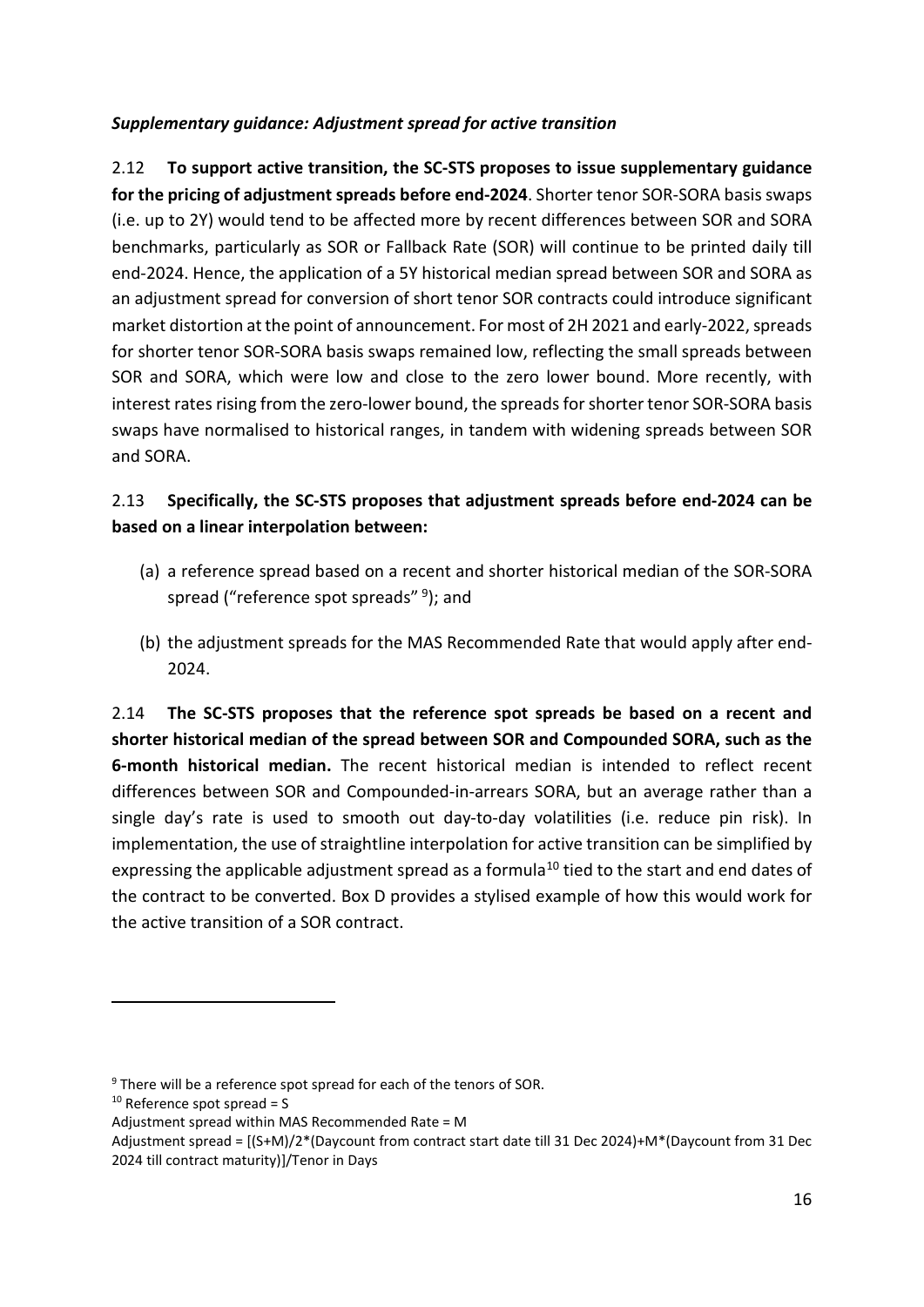2.15 **The reference spot spreads would be fixed from a specified date in Q3 2022 in conjunction with the publication of the response to this consultation.** This approach provides certainty to all market participants and facilitates active transition of SOR contracts. The SC-STS also considered the alternative for the reference spot spread to be based on the prevailing recent median SOR-SORA spread on the date of conversion of individual contracts, rather than to be fixed for all contracts on a specified date in Q3 2022. However, the SC-STS decided to not pursue this option as the lack of certainty on the reference spot spreads could create difficult for communications and implementation (elaborated in Paragraph 2.17) and at the same time, expose market participants to market volatility.

#### **Box D: Stylised example of active transition for a 4Y contract referencing 6M SOR under Approach 2 to SORA**

For example, the SC-STS makes the following recommendations on 1 January 2023:

- To fix the reference spread based on a 6-month average of SOR-SORA spread at 20bps; and
- To fix the adjustment spread for the 6M SOR tenor within the MAS Recommended Rate at 30bps.

If a contract with 4 years left to maturity on 1 January 2023 is converted, the applicable adjustment spread can be computed as:

#### **Applicable adjustment spread**

= [(20bps for 2023) + (25bps for 2024) + (30bps for 2025) + (30bps for 2026)] / 4  $= 26.25$ bps

If a contract with 3 years left to maturity is converted on 1 January 2024 (1 year after the term structure is recommended), the applicable adjustment spread at the point of conversion on 1 January 2024 can be computed as:

#### **Applicable adjustment spread**

= [(25bps for 2024) + (30bps for 2025) + (30bps for 2026)] / 3 = 28.33bps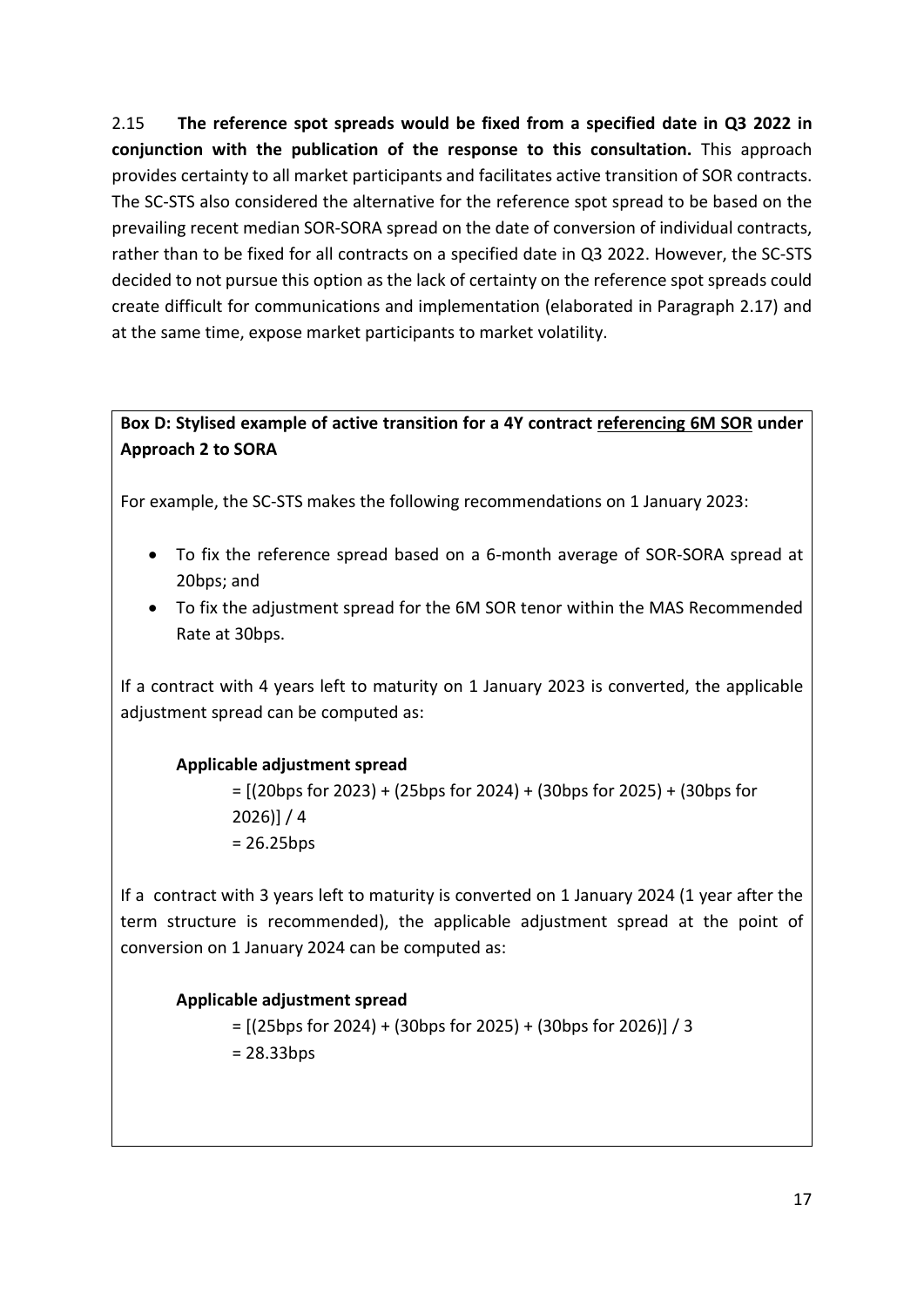

#### 2.16 **Table 1 below summarises the two approaches.**

|                                                                                                  | Approach 1                                                                                                                                                                          | <b>Approach 2</b>                                                                                                                                                                                                                                                                                                                      |
|--------------------------------------------------------------------------------------------------|-------------------------------------------------------------------------------------------------------------------------------------------------------------------------------------|----------------------------------------------------------------------------------------------------------------------------------------------------------------------------------------------------------------------------------------------------------------------------------------------------------------------------------------|
| Reference for<br>adjustment spread                                                               | SOR-SORA basis swap prices<br>from a recent period.                                                                                                                                 | Historical spread between SOR<br>and Compounded SORA.                                                                                                                                                                                                                                                                                  |
| <b>Adjustment spread</b><br>for MAS<br><b>Recommended Rate</b><br>(effective after end-<br>2024) | Various adjustment spreads<br>for different tenors based on<br>implied spreads for 1 January<br>2025, using a term structure of<br>SOR-SORA basis swap prices<br>published in 2023. | Single adjustment spread for all<br>tenors based on five-year<br>historical median spread<br>between SOR and Compounded<br>SORA.                                                                                                                                                                                                       |
| <b>Adjustment spread</b><br>for active transition<br>of SOR contracts<br>before end-2024         | Implied spreads for the<br>conversion date, using a term<br>structure of SOR-SORA basis<br>swap prices published in 2023.                                                           | (i) Apply a linear interpolation<br>between a reference spot<br>spread based on a recent<br>historical median of the spread<br>between SOR and SORA, and<br>the adjustment spread within<br>MAS Recommended Rate, and<br>(ii) Compute an average per<br>annum adjustment spread<br>based on the remaining<br>maturity of the contract. |

#### **Table 1: Summary of Approach 1 and 2**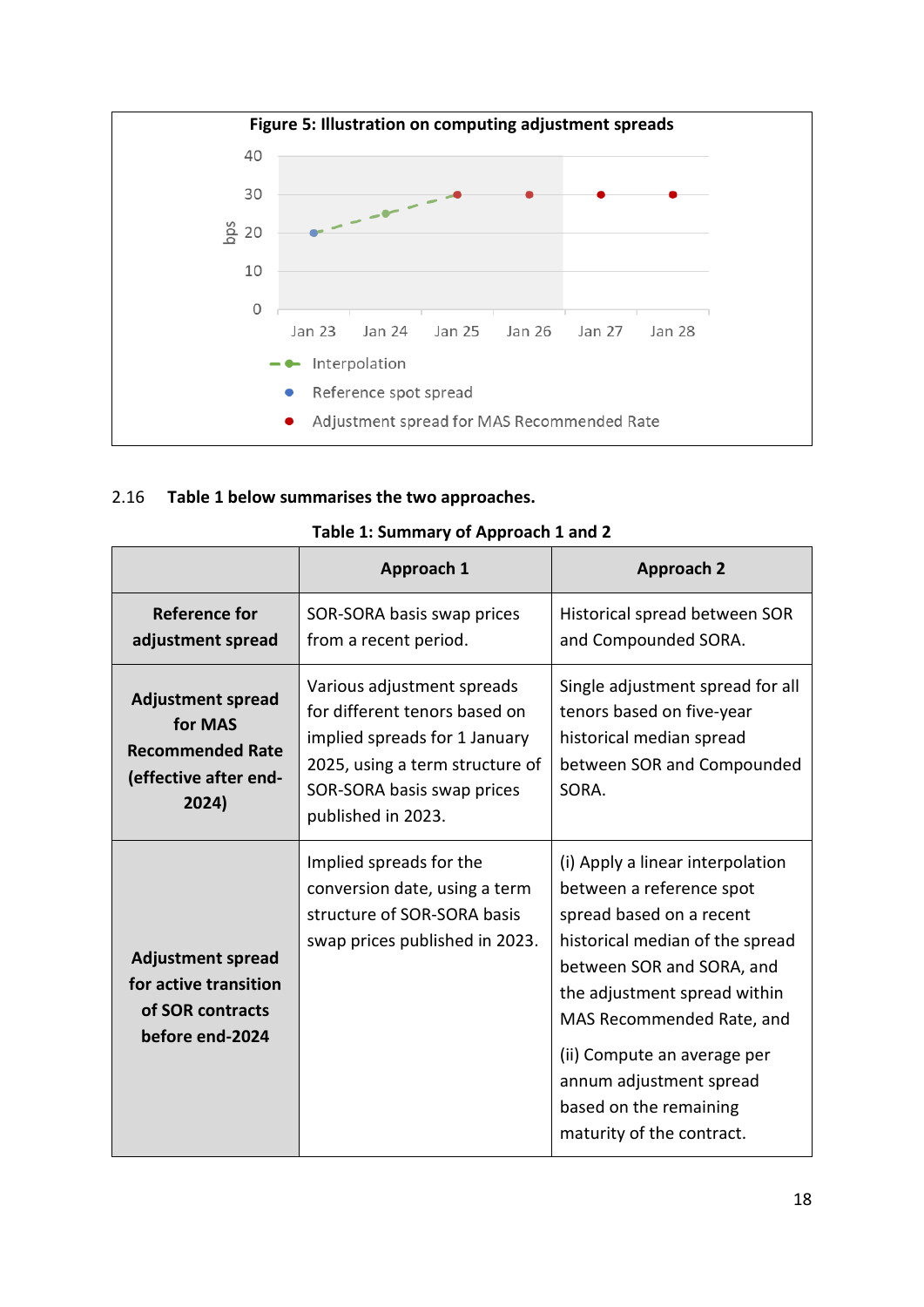# The SC-STS' recommendation

2.17 **In coming up with its recommendation, the SC-STS took the following factors into consideration, in order of priority:**

- **Factor 1: Data availability and quality**  The transition approach should be based on data that is accurate and readily available. Subjectivity should also be minimised, as it could otherwise lead to protracted discussions among counterparties and delay conversion.
- **Factor 2: Simplicity in communication and implementation** As a transition approach, it is paramount that as many market participants as possible are able to understand its mechanics and that implementation be feasible (e.g. easily programmable into systems and processes).
- **Factor 3: Minimising value transfer risk**  The transition approach should minimise value transfer risk, where different parties to the same contract could end up with varying economic outcomes due to differences in how the same contracts are being valued. This can be achieved by adhering, to the greatest extent possible, to market expectations of the future spreads between SOR and SORA, as the reference point for contract valuation.
- **Factor 4: Applicability to different SOR tenors** The transition approach should ideally cater to the various SOR tenors (overnight, 1M, 3M and 6M), without requiring further adjustments.

2.18 **The SC-STS therefore recommends Approach 2 for the determination of adjustment spreads.** The adjustment spreads for Approach 2 can be robustly determined with SOR and SORA benchmarks (Factor 1). Approach 2 is easier to communicate and implement (Factor 2), and can be applied to overnight, 1M, 3M and 6M SOR conversion without need for further adjustments (Factor 4). The use of the historical median spread under Approach 2 may introduce valuation impact on short tenor contracts. However, this can be mitigated to an extent by the supplementary guidance of basing the front-end spreads on the reference spot spreads (Factor 3). The details are set out below, and Table 2 summarises the assessment of both approaches.

#### Factor 1: Data availability and quality

• There are significant challenges in obtaining data for construction of a robust benchmark curve for Approach 1. Indicative pricing will have to be used as transactions data for SOR-SORA basis swaps is not readily available now that liquidity has tailed off. Most SOR-SORA basis swaps trades are booked separately as interest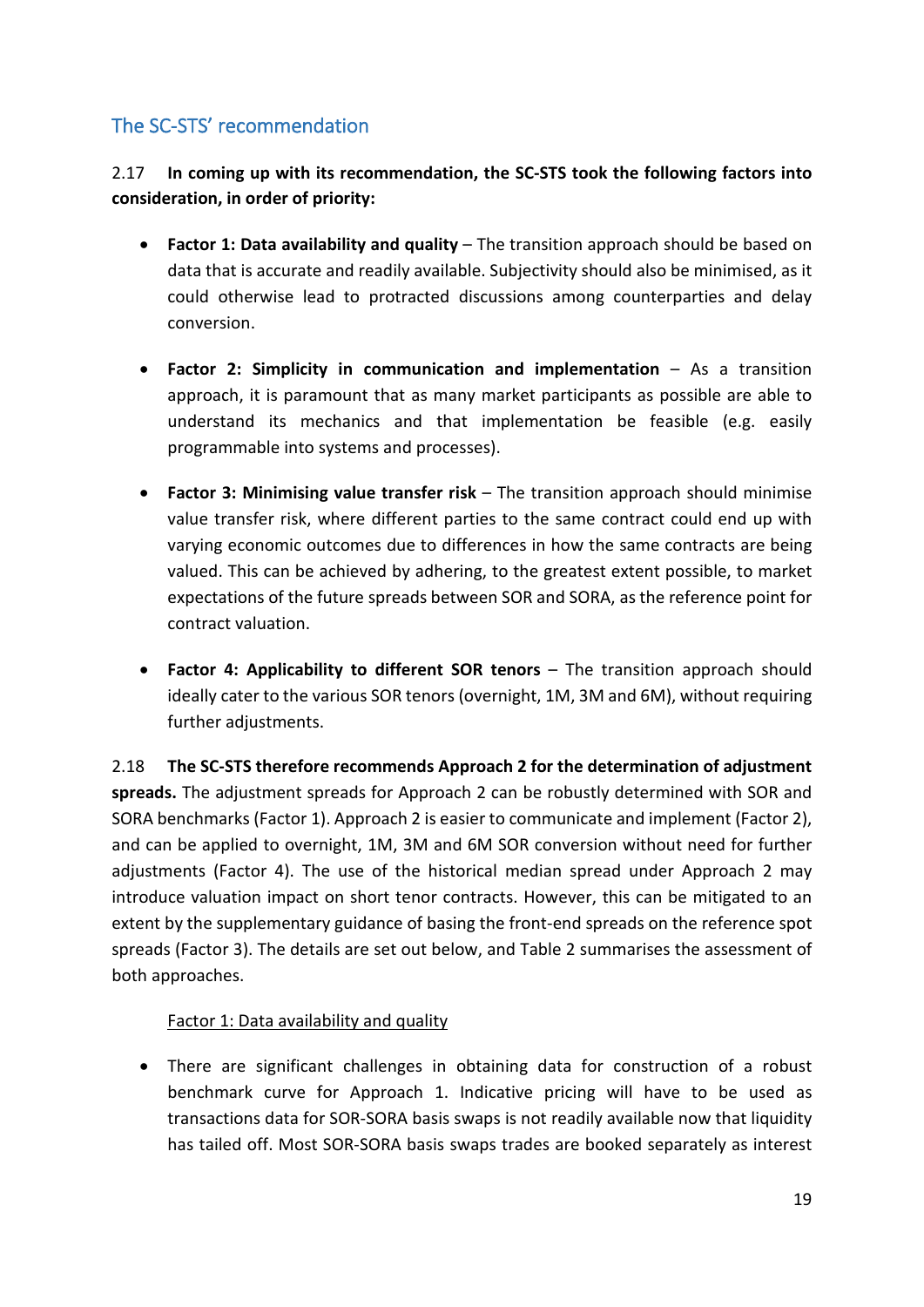rate swaps referencing SOR and overnight indexed swaps referencing SORA. In comparison, Approach 2 will use SOR and Compounded SORA, which are readily available benchmarks.

• Approach 1 will also require more technical adjustments, compared to Approach 2, for the purpose of smoothing the curve as there are "kinks" in the SOR-SORA basis curve. When used to derive forward implied spreads, this can lead to adjustment spreads in certain future periods that may be extremely high or low, absent significant smoothing. This could lead to perceptions that smoothing adjustments are arbitrary.

#### Factor 2: Communication and Implementation

- In Approach 1, the application of forward implied spreads to the conversion of individual contracts is slightly more accurate technically, but also requires a high level of technical understanding of interest rate curves, which could be more complicated for end-users to understand and implement.
- In contrast, Approach 2 uses a single spread number for setting the MAS Recommended Rate. This one-size-fits-all approach offers a slightly more approximate setting of spreads, but is borne out by recent market pricing and is simpler to explain. Such an approach is similar to the approach in the ISDA Documentation for LIBOR, which market participants would be familiar with. The supplementary guidance for active transition will be simple for end-users to understand and implement.

#### Factor 3: Value transfer risk

- Approach 1 minimises value transfer risk through the use of market determined prices (i.e. average SOR-SORA basis swap pricing) over a recent historical period.
- Under Approach 2, the application of a single historical median spread for the MAS Recommended Rate introduces valuation impact on short tenor SOR contracts, which are more sensitive to recent market prices and market developments. However, the supplementary guidance in Approach 2, if applied, could help to mitigate this impact by basing the front-end spreads on the reference spot spreads which would track recent market prices more closely.

#### Factor 4: Applicability to different SOR tenors

• For Approach 1, further adjustments would be necessary for the setting of adjustment spreads for conversion of contracts referencing overnight, 1M or 3M SOR. This is to account for the basis between the overnight, 1M or 3M SOR, and the 6M SOR, as the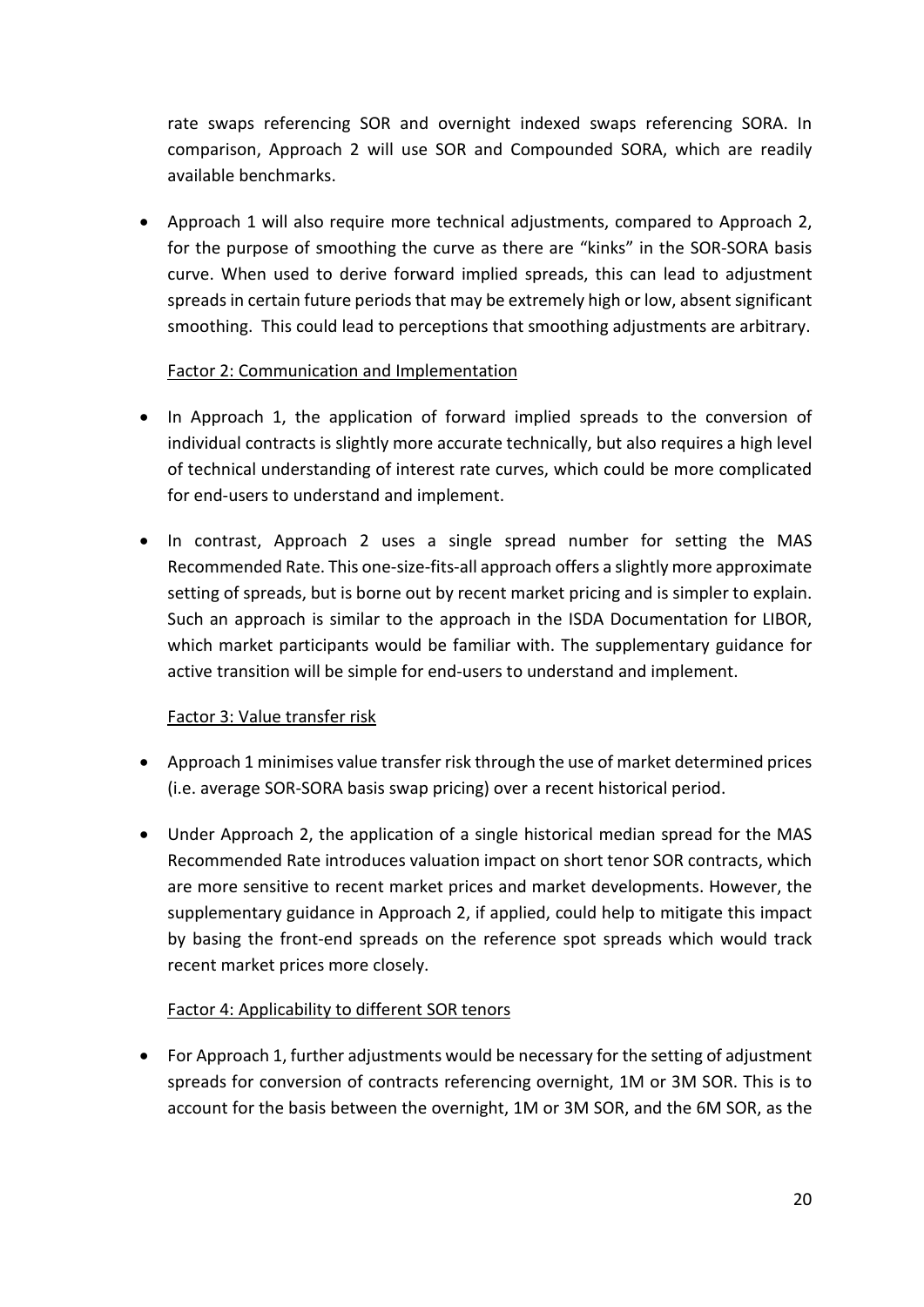SOR-SORA basis swaps reference the 6M SOR<sup>11</sup>. While there exists 1M SOR-6M SOR and 3M SOR-6M SOR basis swaps markets, the committee's view is that the depth of liquidity in these markets are insufficient to provide a robust reference for the adjustment. Historical spreads between overnight/1M/3M SOR and 6M SOR may be required to adjust the term structures based on 6M SOR-SORA basis swap trading. In contrast, Approach 2 is readily applicable across all SOR tenors (i.e. overnight/1M/3M/6M).

|                                              | Approach 1                                                                                                                                                                                                                              | <b>Approach 2</b>                                                                                                                                                                                                      |  |
|----------------------------------------------|-----------------------------------------------------------------------------------------------------------------------------------------------------------------------------------------------------------------------------------------|------------------------------------------------------------------------------------------------------------------------------------------------------------------------------------------------------------------------|--|
|                                              | x                                                                                                                                                                                                                                       |                                                                                                                                                                                                                        |  |
| Data availability and<br>quality             | Significant challenges in<br>obtaining data for construction<br>of a robust benchmark curve.<br>Will also require some arbitrary<br>smoothing of the curve to<br>ensure forward implied<br>spreads are not unreasonably<br>high or low. | Computed from SOR and<br>Compounded SORA, which are<br>readily available benchmarks.                                                                                                                                   |  |
|                                              | x                                                                                                                                                                                                                                       |                                                                                                                                                                                                                        |  |
| <b>Communication &amp;</b><br>implementation | Complexity of forward-implied<br>spreads makes it difficult to<br>communicate and implement.                                                                                                                                            | Flat spread is easy to<br>understand and implement.<br>Similarity to the LIBOR<br>approach also helps. However,<br>supplementary guidance for<br>active transition and LCH<br>conversion is relatively<br>complicated. |  |
| <b>Minimise value</b>                        |                                                                                                                                                                                                                                         |                                                                                                                                                                                                                        |  |
| transfers                                    | Reduce value transfer risks<br>through the use of average                                                                                                                                                                               | Will cause basis swaps at the<br>longer end of the curve to                                                                                                                                                            |  |

|  | Table 2: Assessment of Approach 1 and 2 |
|--|-----------------------------------------|
|--|-----------------------------------------|

<span id="page-20-0"></span><sup>11</sup> SOR-SORA basis swaps price market expectations of the spread between 6M SOR and 6M Compounded SORA.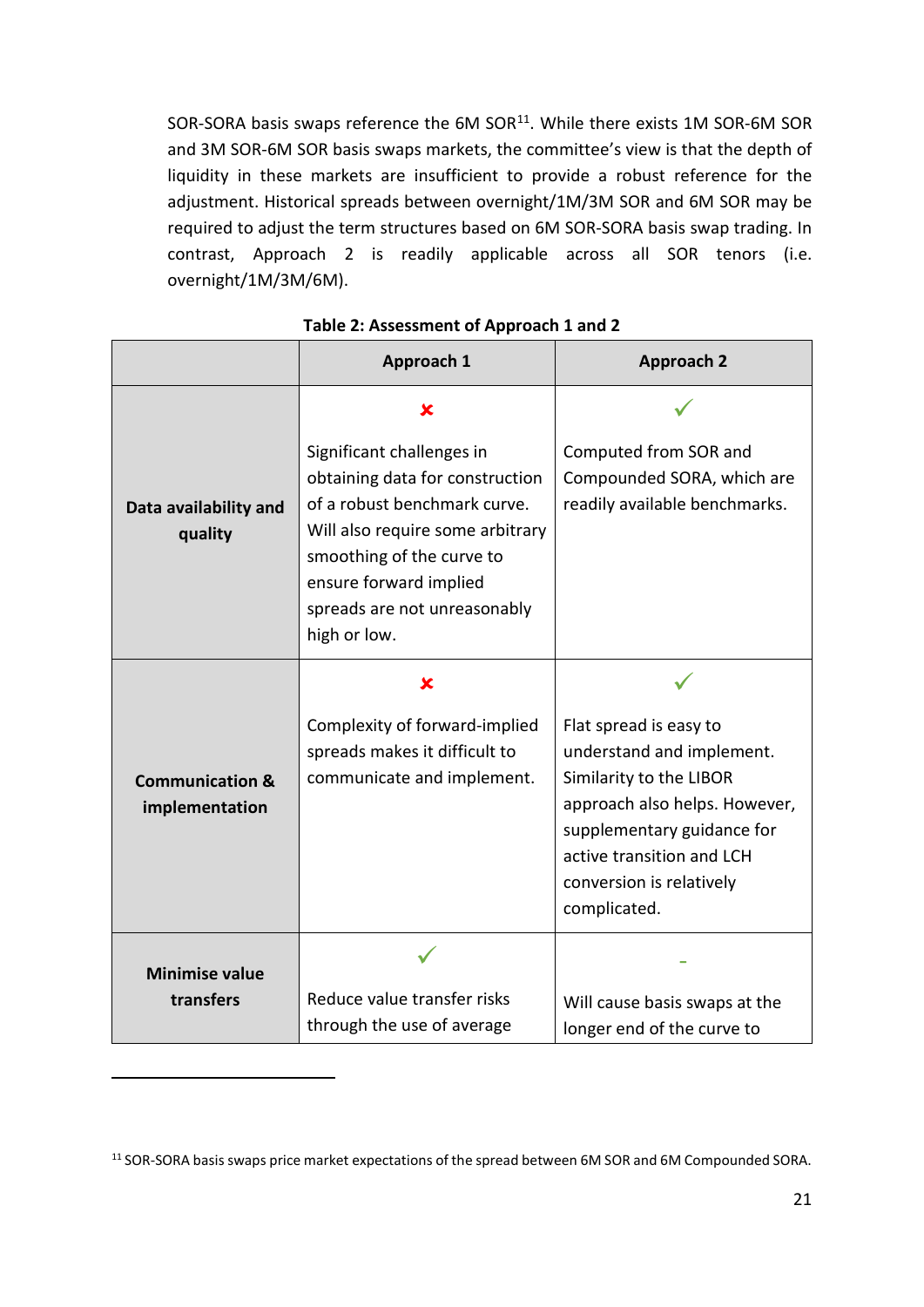|                                                 | SOR-SORA basis swap pricing<br>over a recent historical period                                                                      | converge towards the<br>computed flat spread, while<br>front end spread could<br>converge to the interpolated<br>curve. |
|-------------------------------------------------|-------------------------------------------------------------------------------------------------------------------------------------|-------------------------------------------------------------------------------------------------------------------------|
| <b>Applicability to</b><br>different SOR tenors | x<br>Directly applicable only to the<br>6M SOR tenor. Additional<br>adjustments required for<br>overnight, 1M and 3M SOR<br>tenors. | Yes, applicable to the<br>overnight, 1M, 3M and 6M SOR<br>tenors                                                        |

# Proposed approach for application of the SC-STS' supplementary guidance to support active transition of different product types

2.19 **The SC-STS recognizes that there is merit to provide flexibility on applying the supplementary guidance for active transition across different products**, in order to balance providing certainty in transition outcomes and minimising valuation impact.

## 2.20 **The SC-STS proposes the following approach for adopting the supplementary guidance on adjustment spreads for active transition across the following product types**:

- **For unhedged loans**, the recommended spreads should be applied directly without need for further negotiation.
- **For bilateral derivatives and hedged loans**, the recommended spreads should be a starting point for counterparty discussions. As valuation of derivatives are generally marked to market, a conversion at historical pricing could introduce significant valuation impacts for counterparties. Hence, some flexibility in implementation may be necessary when derivatives are involved. Nonetheless, the following principles should be adhered to:
	- $\triangleright$  Customers should be informed of the reason why the spreads for the conversion may be different than the guidance, if there are deviations from the guidance.
	- $\triangleright$  In addition, for loans that are hedged with the same bank or set of banks, the loan and the corresponding derivatives should be converted concurrently at the same spread as determined by the lending bank or set of bank(s).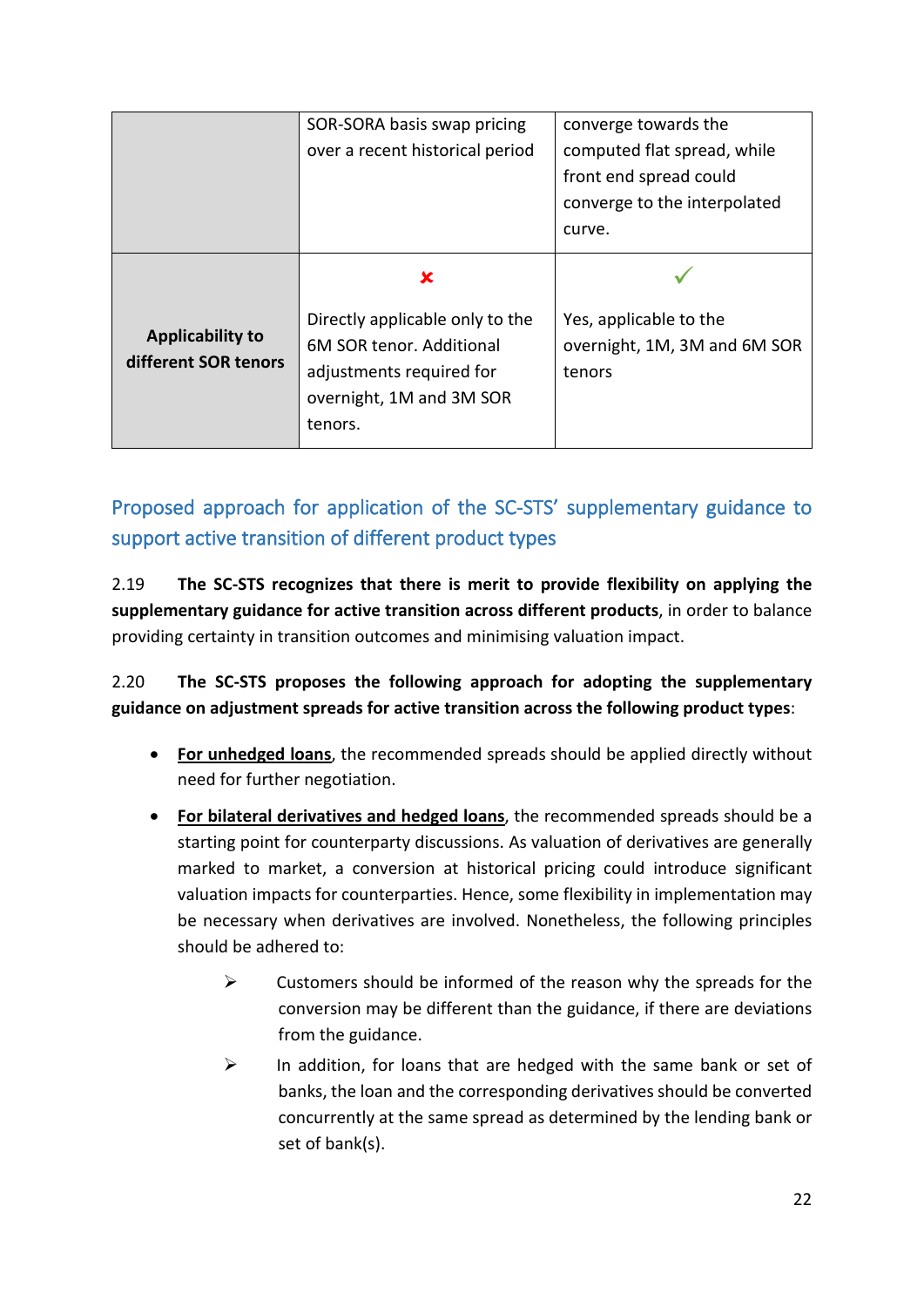# <span id="page-22-0"></span>3 Invitation to Provide Feedback

3.1 **With regard to the proposed approaches for setting the adjustment spread within the MAS Recommended Rate, the SC-STS welcomes interested parties to provide feedback on the following:**

Q1 Do you agree with the SC-STS' recommendation for Approach 2 (historical median spread) over Approach 1 (SOR-SORA basis swap forward-implied prices) in determining the adjustment spread within the MAS Recommended Rate, taking into account all relevant SOR product classes i.e. derivatives and business loans (para 2.18)? Please elaborate on the reasons for your preference.

Q2 Would a 5-year historical median approach be appropriate to compute the adjustment spread (para 2.10-2.11)? If not, please provide a suggested lookback period and elaborate on reasons why it would be appropriate.

Q3 Under Approach 2, do you agree with the proposed methodology (reference spot spread fixed upon announcement in Q3 2022, based on more recent  $-$  e.g. 3M/6M  $$ historical median) for setting the supplementary guidance for short-end spreads applicable for the period before end-2024 (para 2.12-2.15)? If you agree with the proposed methodology, is a 3M or 6M historical median more appropriate, and why? If not, please provide an alternative methodology and elaborate on the reasons why such an alternative is preferable.

Q4 Do you agree with the proposed approach for application of the SC-STS supplementary guidance for active transition across various product types (para 2.19- 2.20)?

3.2 Please submit your feedback **by 10 June 2022**. Electronic submissions via the [online](https://ncv.microsoft.com/VRuyjmSMqj)  [feedback form](https://ncv.microsoft.com/VRuyjmSMqj) are encouraged and written feedback may be submitted to:

The Association of Banks in Singapore #12-08, MAS Building 10 Shenton Way, Singapore 079117 Fax: 6224 1785 Email: SORTransition@abs.org.sg